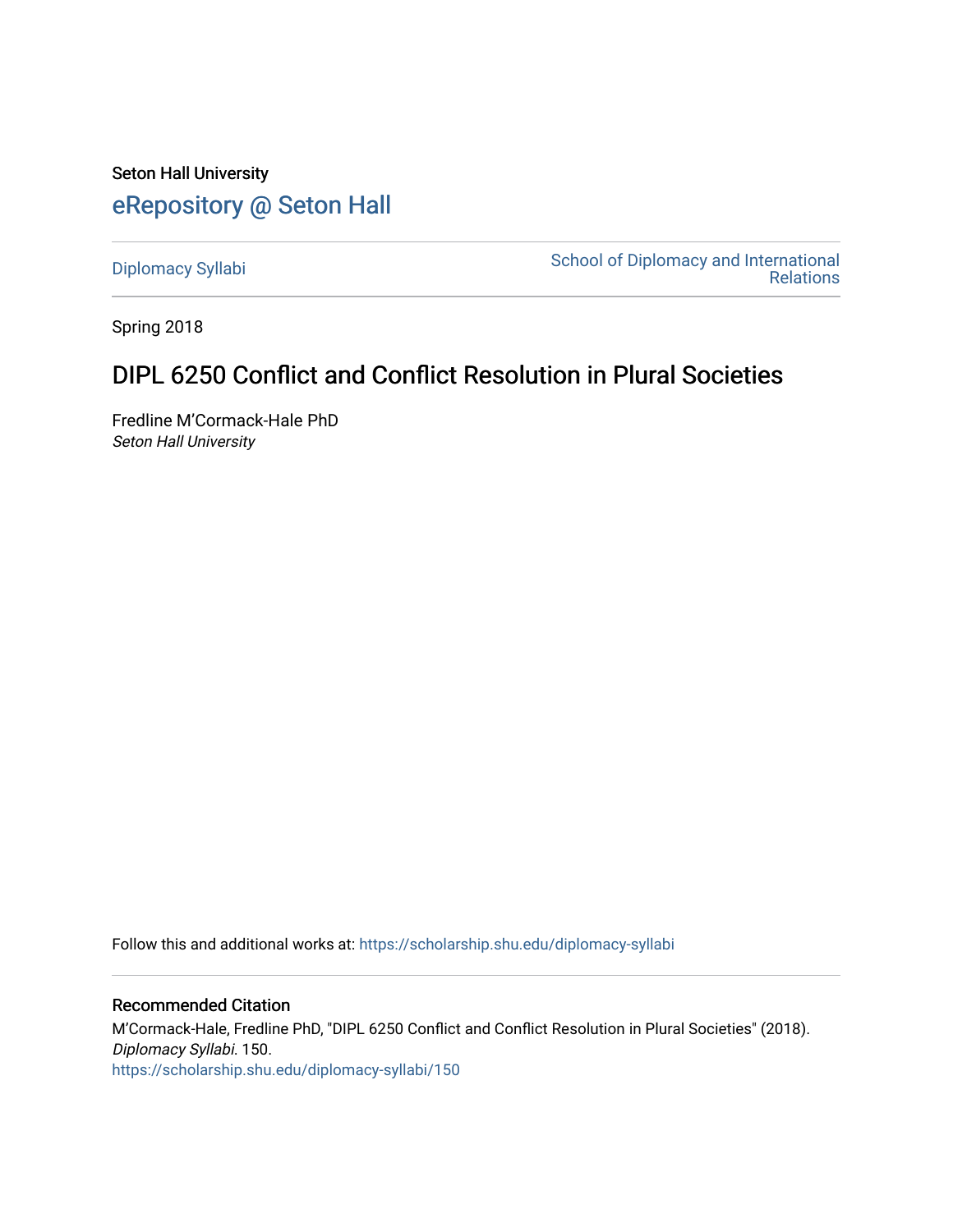# **DIPL 6250 – Conflict and Conflict Resolution in Plural Societies**

Spring 2018 (online)

| Instructor: | Fredline M'Cormack-Hale, PhD                                           |
|-------------|------------------------------------------------------------------------|
|             | School of Diplomacy and International Relations, Seton Hall University |
| Contact:    | Fredline.m'cormack-hale@shu.edu or amaybel@gmail.com                   |
|             | Skype: amaybel2                                                        |
|             | Office hours: By appointment (Skype or email)                          |

## **Course description:**

This course explores conflicts and conflict resolution in plural and culturally diverse societies. Cultural variety and differences can be sources of conflict as well as tools for resolving conflicts. The goal of the course is to introduce students to the importance of understanding cultural diversity for the analysis of social conflict and to learn constructive ways of dealing with adversity that may occur through intercultural encounters. We will focus on both conflict analysis as well as conflict resolution practice through the lens of various cultures. Cases studies will be used to analyze and apply theoretical and practical frameworks pertaining to cultural diversity and conflict in plural societies.

### **Learning outcomes:**

By the end of the course, students will be able to:

- 1. Assess the role of cultural factors in analyzing conflict and conflict resolution practices.
- 2. Apply a range of theories, concepts and approaches to explain a particular aspect of conflict or conflict resolution.
- 3. Evaluate the potential for conflict resolution practices found within participants' own religious and cultural traditions.
- 4. Apply skills of critical analysis to various conflict situations and identify the drivers of conflicts and their cultural implications.
- 5. Compare effectiveness of particular theoretical concepts as tools of conflict analysis.

# **Required readings**

## **The following texts should be purchased or rented:**

Avruch, K. (1998), *Culture & Conflict Resolution*. Washington, DC: United States Institute of Peace Press. ISBN 10-1878379828

Ross, M. H. (2007). *Cultural Contestation in Ethnic Conflict*. Cambridge; New York: Cambridge University Press. ISBN 10-0521690323

LeBaron, Michelle. (2003). *Bridging Cultural Conflicts: A New Approach for a Changing World*. San Francisco, CA: Jossey-Bass. ISBN 10-07879643IX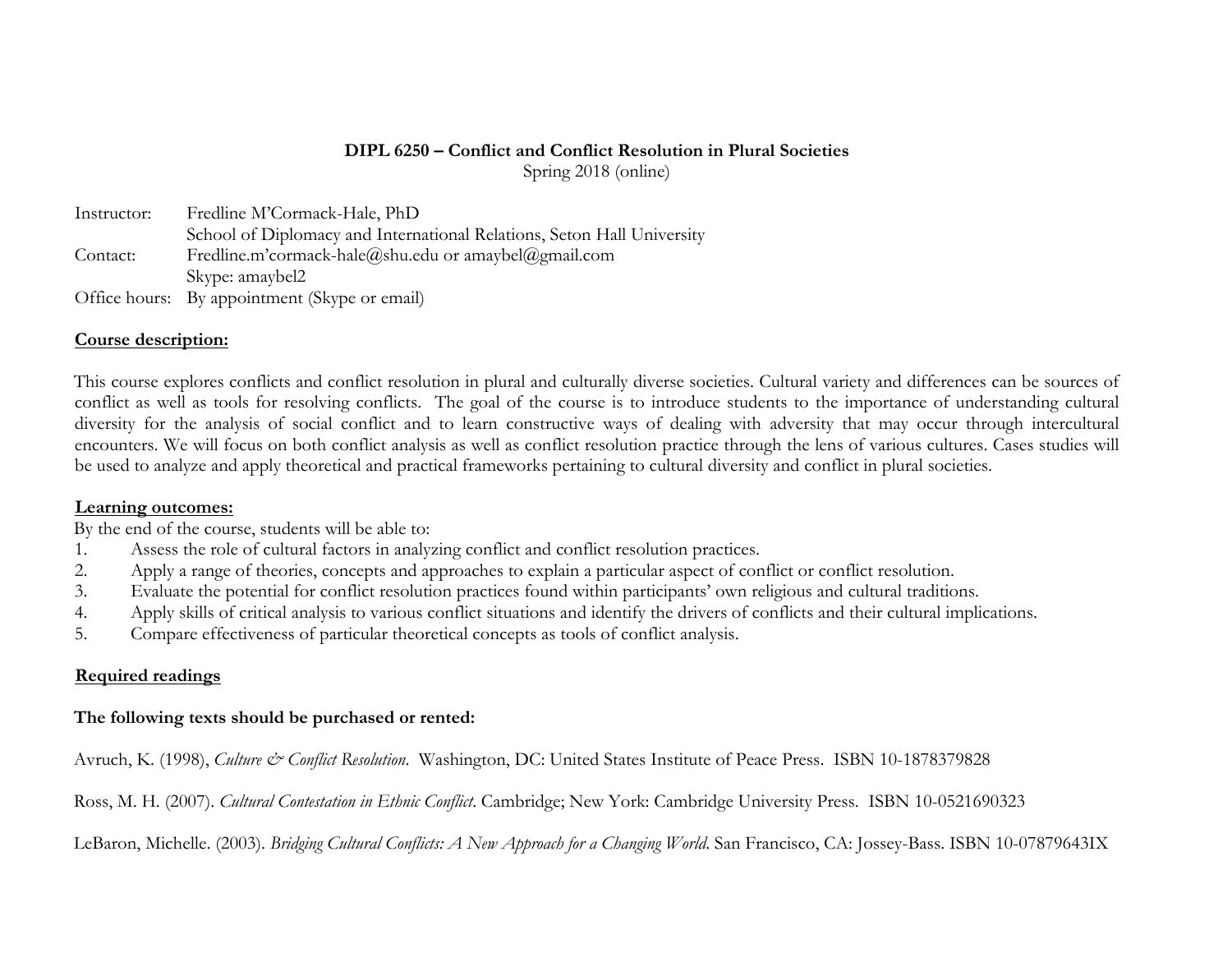Cohen, Cynthia, Roberto Varea Gutierrez, and Polly O. Walker, ed. 2011. *Acting Together: Performance and the Creative Transformation of Conflict, Volume I: Resistance and Reconciliation in Regions of Violence.* Oakland CA: New Village Press. ISBN 10-0981559395

#### **The other readings will be accessible through Blackboard or online.**

#### Assessment of Students

Students participating in the course will be graded based on the following:

- 1. **Active participation in the class activities (group discussions and blogs).** While each forum officially will begin on Monday, 4 p.m. of each week, you will have access to forum content and information at any time. However, forums will remain open for discussions, blog posts and assignment submissions until 11:59 p.m., Friday. Please note that first response to discussion questions is due on Wednesday, and at least two responses to colleague posts are due two days later, on Friday. You **must** do both for your responses to be considered complete. Submitting one without the other will result in loss of points. Students will also be graded on the quality and thoughtfulness of their contributions as per the discussion board and blog assignment rubrics posted on blackboard. Since our class does not meet in person, it is your contributions on the material, your reflections around the subject matter and your engagement on these issues with each other that will greatly enhance the course. Both discussion and blog posts **must** reference class readings for that week. Not only is it expected that your responses will draw specifically on the readings, you are also expected to have a list of works cited, using Chicago style format. While readings for the week must be referenced, students can also bring in outside readings, which must also be included in the works cited. **(40 %).**
- 2. **Reflective paper.** One 5-page paper in which you should analytically reflect on at least 2 class readings (See week 2). Discuss the readings, pointing out strengths and weaknesses of various approaches and concepts that pertain to conflict in plural societies. Feel free to use your own examples and ideas to support your arguments. Please provide a works-cited page using Chicago format. While you **must** reflect on at least two class readings, you can also bring in and cite outside readings. The paper should use 12-point font, and be double-spaced with one-inch margins and is due on 2/9/2018. **(20 %)**

### 3. **Final paper (abstract and final paper): analysis of conflict of your choice**

The final paper unites all theoretical and practical approaches of the course. Use a case study of your choice and analyze your case based on theoretical ideas and notions you studied during the whole course. Show how theoretical analysis with cultural lens can be helpful in understanding conflict in plural societies. The case study can be drawn from the organizational, communal, national, or international level and can represent any social conflict between groups- professional, gender, ethnic, religious, national, political, etc.

First, you will need to prepare a one-paragraph abstract of your paper **and** an outline that details how the paper is to be structured and its key components that will be posted as a blog post during week 4. This abstract and outline is due on **2/23/2018** and is worth 10 points.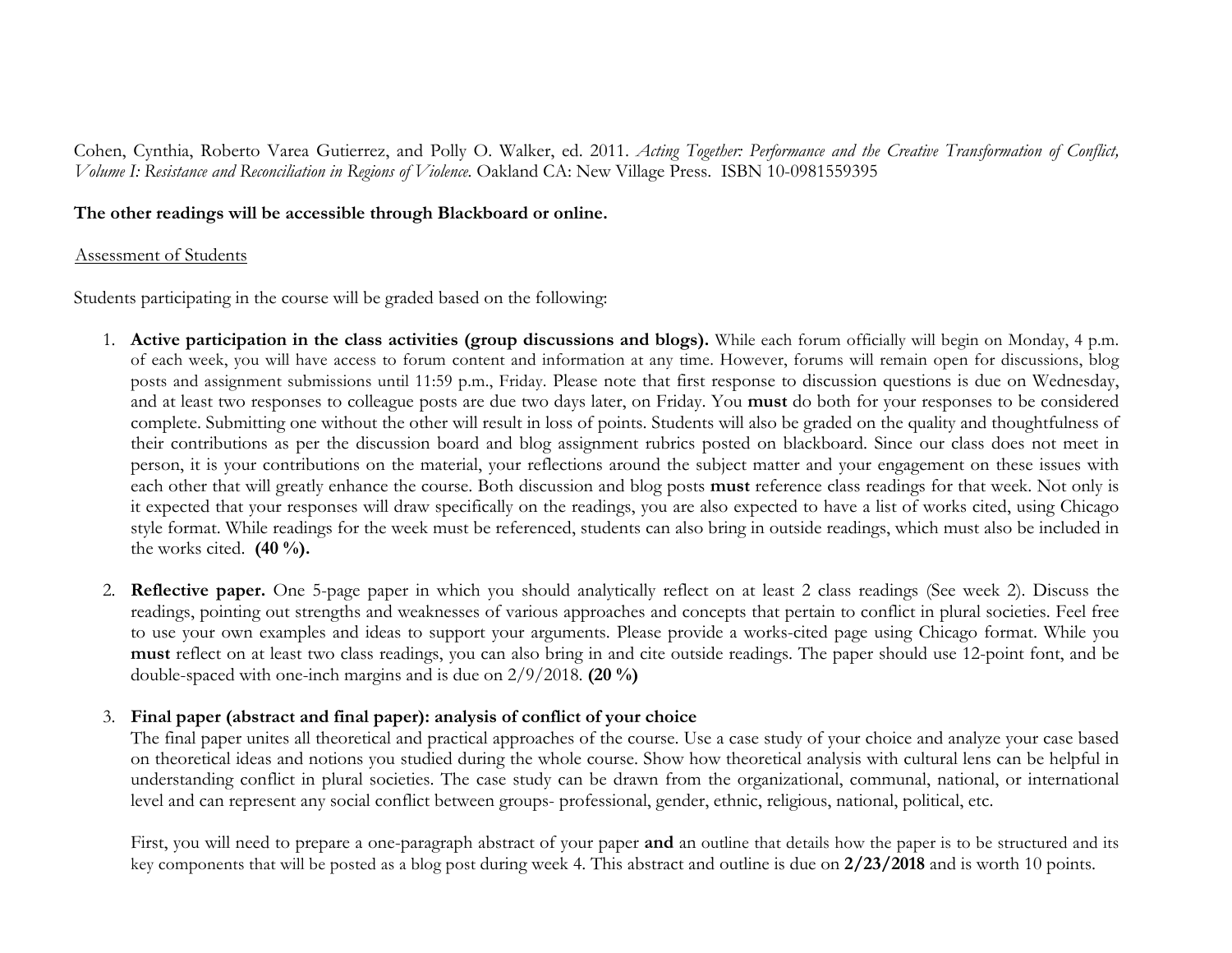Then, based on the recommendations and questions that you'll receive, you should write the final paper. The final paper should be 12-15 pages in length, double-spaced, Times New Roman font, 1'-margins. The Final paper is due **4/13/2018** and is worth 35 points. (35%)

#### **Citation Style**

For all written assignments, it is expected that you will cite your class texts, supplemental readings, and other sources. Be creative and give your own opinions supported by evidence. Do not describe - be analytical and creative. Papers should utilize one of the Chicago Manual of Style citation formats: Author-Date or Notes and Bibliography. The guidelines for these formats are on the course Blackboard page.

Again, please be sure to include either footnotes or in-text citations in ALL work, including blogs and discussion posts. Failure to do so will result in points taken off. Please also ensure that the papers are double-spaced, spell-checked, and legible. They should be in 12-point characters in the 'Times' font. Please use Word document format. All material submitted for the class should be your own work and must not be copied or otherwise plagiarized.

| Grading Criteria                                                  |            |
|-------------------------------------------------------------------|------------|
| Assignments/Activities                                            | Percentage |
| Discussions and blogs (due dates on blackboard)                   | 35         |
| 1 Reflective Paper $(2/9/2018)$                                   | 20         |
| 1 Abstract & outline of Final Paper & peer feedback (2/23 & 2/28) | 10         |
| Final Paper (4/13/2018)                                           | 35         |

Table of points:

| л.<br>Module   | Group discussion | Blogs | Paper (graded)      | Total percentages |
|----------------|------------------|-------|---------------------|-------------------|
| 1              | 5                | 5     |                     | 10                |
| 2              |                  |       | 20                  | 20                |
| 3              |                  | 5     |                     | 5                 |
| $\overline{4}$ |                  |       | 10 (paper abstract) | 10                |
| 5              | 5                |       |                     | 5                 |
| 6              | 5                |       |                     | 5                 |
| 7              |                  |       |                     |                   |
| 8              | 5                |       |                     | 5                 |
| 9              |                  | 5     |                     | 5                 |
| 10             |                  |       | 35                  | 35                |
| Total          | 20               | 15    | 65                  | 100               |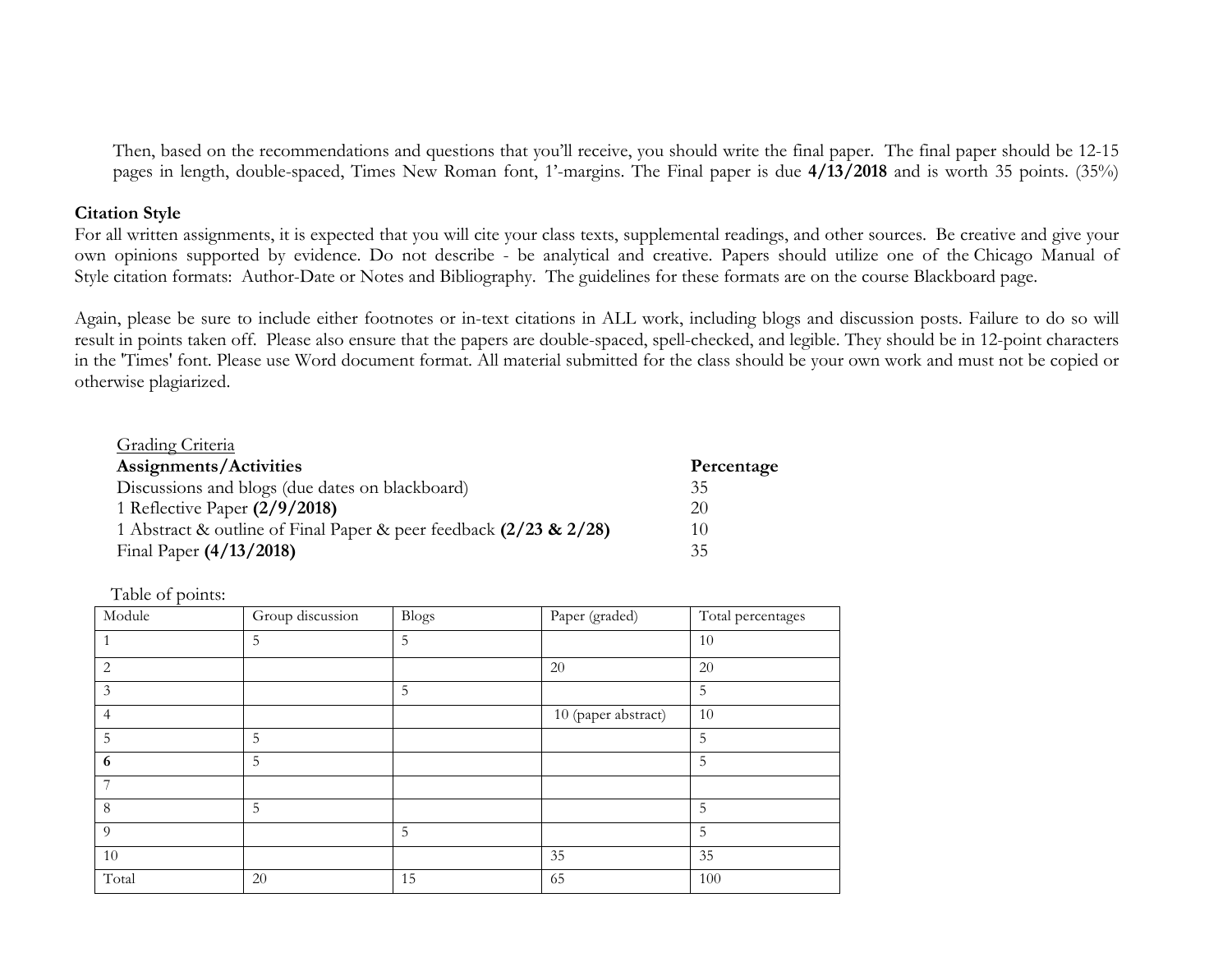#### **Grading Scale**

A 96-100 A- 91-95 B+ 86-90 B 81- 85 B- 76-80 C 71-75  $F < 71$ 

## **Course Policies**

### **Late Work**

Late discussion posts without prior discussion and approval will not be accepted and will be subject to penalties on the discretion of the instructor. There are penalties for papers submitted late. For each day a paper is late, 2 points out of a possible 10 or 15 points will be deducted. I understand that emergencies happen; **please** contact me sooner, rather than later, if you find it difficult to keep up with your work, are falling behind in the class, or are having problems and difficulties of any kind.

We will use Blackboard 9.1 for the course. Additional guidance on individual assignments and discussion questions will be posted there. Use the Blackboard assignment drop box to submit your work for grading. Please visit our Blackboard site regularly.

### **Technical Help:**

The first point of contact for any technology related question or problem is Seton Hall University's Technology Service Desk. Contact the Technology Service Desk by phone by calling (973) 275-2222 or via e-mail at servicedesk@shu.edu.

The Technology Service Desk is staffed by IT professionals Monday through Friday from 8 a.m. through 11 p.m. Outside of these hours, the Technology Service Desk phone is answered by an external technology support service that provides phone support for most University applications, including the Blackboard Learning Management System, Microsoft Windows, and the Microsoft Office suite. For more tips and technical information, go to Seton Hall's Tech Help Community.

### **Special Library Resources for Online Students**

Seton Hall online students have electronic access to vast information resources of the University Libraries. Students have immediate access to collections of databases, articles, journals, and eBooks from the library homepage. Access to most electronic materials requires the use of a Seton Hall PirateNet ID and password. If the Seton Hall University Library does not include a certain article, the library will obtain a digital copy from another library and email it within 24 to 48 hours of request. Additionally, online instructors post items from the library's collection to the course's Blackboard site.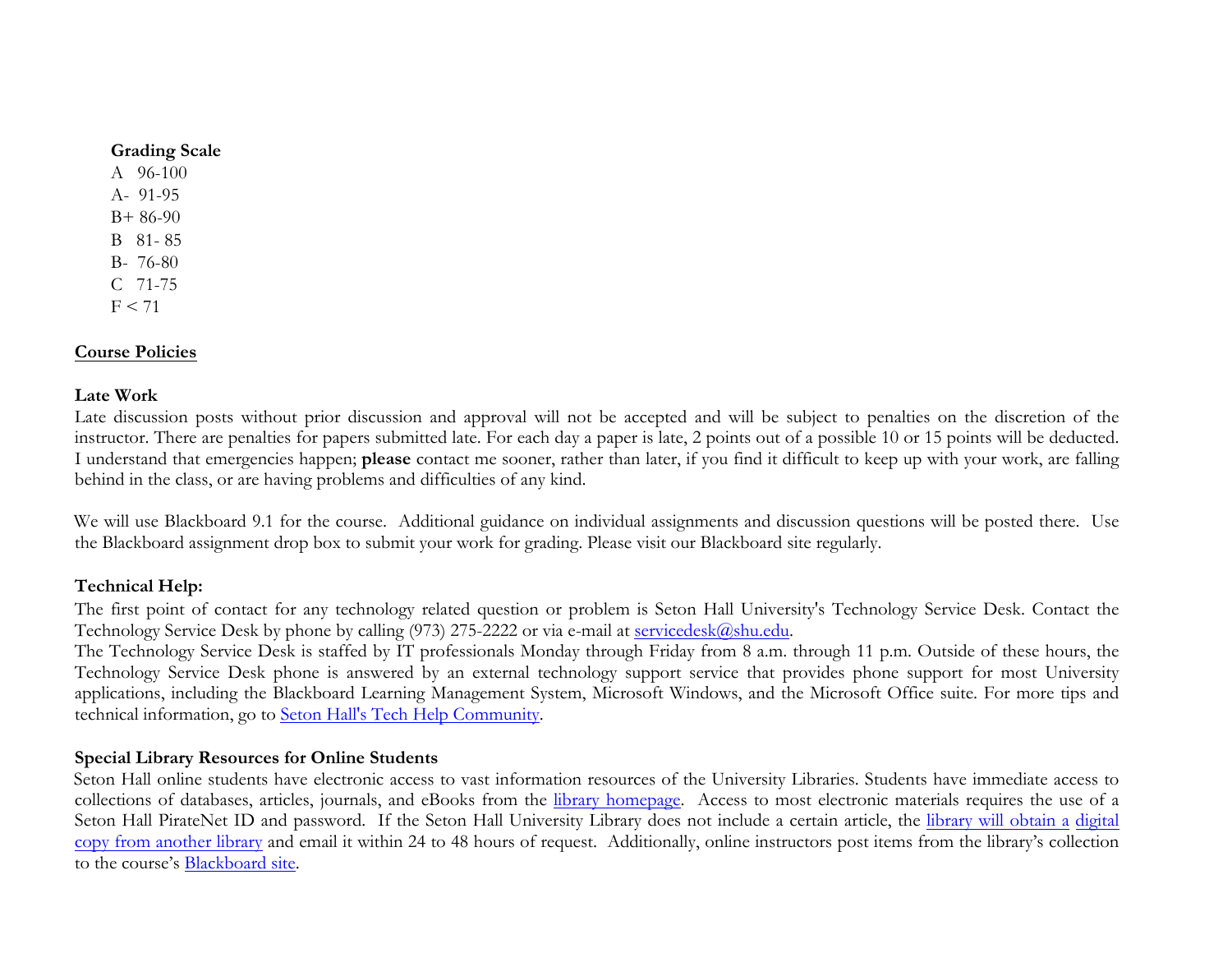Online students and faculty receive personal assistance from our expert library faculty in a number of ways. General queries can be handled by the Reference Desk, at (973-761-9437) or through our Ask a Librarian page. Subject librarians offer in depth assistance via phone by appointment. The library's research guides provide guidance to finding subject-specific electronic materials.

## **Communication, Feedback and Email**

The instructor will respond to student's emails within 48 hours. If instructor is away from email for more than one day, she will post an announcement in the Blackboard course folder.

Before sending an email, please check the following (available on your Blackboard course menu) unless the email is of a personal nature:

- Syllabus
- Frequently Asked Questions (FAQs)
- Help forum (Feel free to respond to other students in the Help forum if you know the answer.)
- Blackboard videos on how to use Blackboard features
- Blackboard Q&A, and
- Technology Requirements.

Grades and feedback will be posted to Blackboard (see My Grades) within 2 to 3 days for blogs and discussions and within a week for papers after the assignment is due.

### **Netiquette**

Netiquette refers to the good manners we use when communicating online. For online discussion netiquette:

- 1. Think of your comments as printed in the newspaper... your online comments will be seen, heard and remembered by others in this class. Before you make an emotional, outrageous, or sarcastic remark on-line, think about whether or not you would care if it was seen in your local newspaper.
- 2. Don't be overcome by your emotions. Take a few breaths and step away from your computer if need be.
- 3. Sign your real name. It is easier to build a classroom community when you know to whom you are responding.
- 4. Avoid self-centered comments. If you have a great idea, great. If you want to contribute to an ongoing discussion, terrific. But, don't just tell others about your problems ("I'm frustrated", "My audio doesn't work today") unless it contributes in some way to the class.
- 5. Avoid negativity. You can disagree. You should disagree. You can challenge ideas and the course content, but avoid becoming negative online. It will impact you negatively, hinder the class discussion, and may give the wrong impression of you to others.
- 6. There is no need to be aggressive online. No flaming, all caps, or !!!!, or ????
- 7. Be polite, understate rather than overstate your point, and use positive language. Using bold, frank, overstated language conveys an emotional aggressiveness that hinders your message.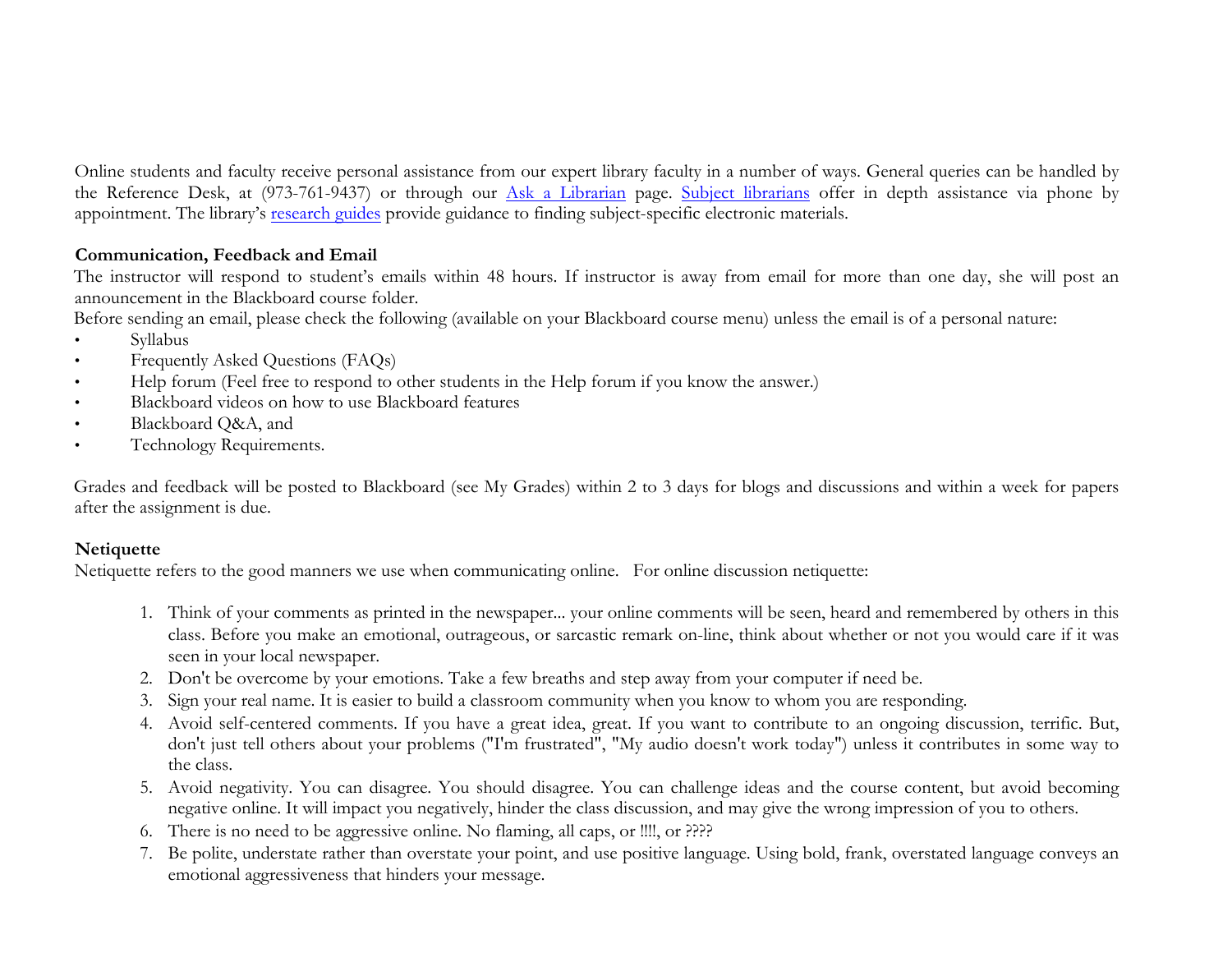- 8. Disagree politely. When you disagree politely, you stimulate and encourage great discussion. You also maintain positive relationships with others with whom you may disagree on a certain point.
- 9. Don't disrupt. Online dialogue is like conversation. If there is a dialogue or train of thought going on, join in, add to it, but, if you have something entirely different to bring up, wait or post it in another thread.
- 10. Don't use acronyms that not everyone would understand and know.

#### **Statement on Students with Disabilities**

It is the policy and practice of Seton Hall University to promote inclusive learning environments. If you have a documented disability you may be eligible for reasonable accommodations in compliance with University policy, the Americans with Disabilities Act, Section 504 of the Rehabilitation Act, and/or the New Jersey Law against Discrimination. Please note, students are not permitted to negotiate accommodations directly with professors. To request accommodations or assistance, please self-identify with the Office for Disability Support Services (DSS), Duffy Hall, Room 67 at the beginning of the semester.

For more information or to register for services, contact DSS at: Email: mailto:dss@shu.edu Phone: 973-313-6003 Fax: 973-761-9185 Duffy Hall room 67

### **Policy on Incompletes:**

Incompletes will be given only in exceptional cases for emergencies. Students wishing to request a grade of Incomplete must provide documentation to support the request accompanied by a Course Adjustment Form (available from the Diplomacy Main Office) to the professor before the date of the final examination. If the incomplete request is approved, the professor reserves the right to specify the new submission date for all missing coursework. Students who fail to submit the missing course work within this time period will receive a failing grade for all missing coursework and a final grade based on all coursework assigned. Any Incomplete not resolved within one calendar year of receiving the Incomplete or by the time of graduation (whichever comes first) automatically becomes an "FI" (which is equivalent to an F). It is the responsibility of the student to make sure they have completed all course requirements within the timeframe allotted. Please be aware that Incompletes on your transcript will impact financial aid and academic standing.

### **Academic and Professional Integrity Policy**

Work submitted in the course must be the product of each individual student. Contributions of others to the finished work must be appropriately cited and acknowledged. Any work not following these guidelines may be found to be plagiarism. Plagiarism and other forms of academic dishonesty will be reported to the administration, and may result in a lowered or failing grade for the course and up to possible dismissal from the School of Diplomacy. See University and School standards for academic conduct here:

<http://www13.shu.edu/offices/student-life/community-standards/upload/Seton-Hall-University-Student-Code-of-Conduct.pdf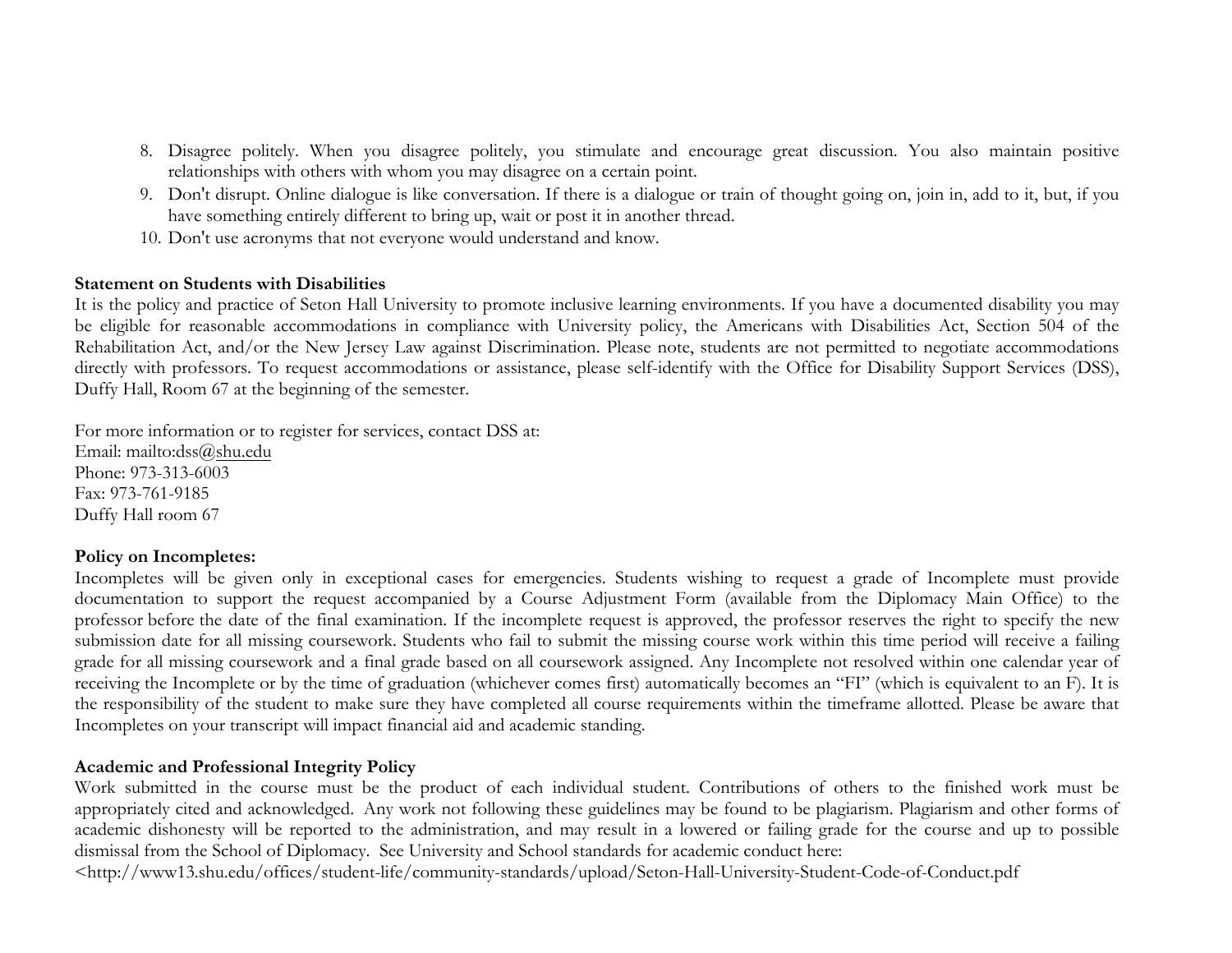<https://na01.safelinks.protection.outlook.com/?url=http://www13.shu.edu/offices/student-life/community-standards/upload/Seton-Hall-University-Student-Code-of-

Conduct.pdf&data=01%7C01%7Chugh.dugan@shu.edu%7C8cdb630fb3b84931545508d3bfb2d687%7C51f07c2253b744dfb97ca13261d71075  $\frac{1}{2}$ %7C1&sdata=sabYtC9+86aNrniMNmig62VcA/jrBao2yeGCqPFl3x8=%22%20%5Ct%20%22\_blank>>

<http://www.shu.edu/academics/diplomacy/academic-conduct.cfm <http://www.shu.edu/academics/diplomacy/academicconduct.cfm%22%20%5Ct%20%22\_blank>>

I strongly encourage you to read a brief piece by Rebecca Moore Howard and Amy Rupiper Taggart from Research Matters, entitled, "Using information and avoiding plagiarism," that is posted on blackboard, under course information, in the section on "Academic and Professional Integrity Policy." This work provides additional guidance on how to avoid plagiarism.

In addition, to not plagiarizing, students are expected to show the following:

1. **Dependability**: candidates are reliable, timely, and consistent in their presence and preparation for courses at the university as well as their field settings.

2. **Respect & Empathy**: candidates are respectful in their address, writing, language, and physical space toward faculty, university staff, school personnel, peers, and students in the field.

3. **Open-mindedness**: candidates respect the context and experience of others; developing the skills to use that information in classroom conversation, writing, and lesson planning.

4.**Integrity**: candidates submit original work, fully cite all sources associated with the development of their work (including information from the internet), and recognize that the university fully supports the use of anti-plagiarism software in support of academic integrity. Original student work is expected.

## **Course Schedule:**

## **Week 1: Introduction to conflict resolution in plural and culturally diverse societies**

**Topic:** During the first week, we will focus on mutual introductions and acquainting ourselves with the topic of conflict resolution in diverse cultural settings. You will be expected to also explore the syllabus, Blackboard online platform and course requirements.

Avruch, K. (1998), *Culture & Conflict Resolution*. (Part I, pp. 5-16)

Ross, M. H. (2007). *Cultural Contestation in Ethnic Conflict* (Chapter 1*)* **Week 2: Cultural frames and conflict resolution** 

**Topic:** During week 2, we will focus on collectivist and individualist cultures and analyze how they may influence conflict and conflict resolution.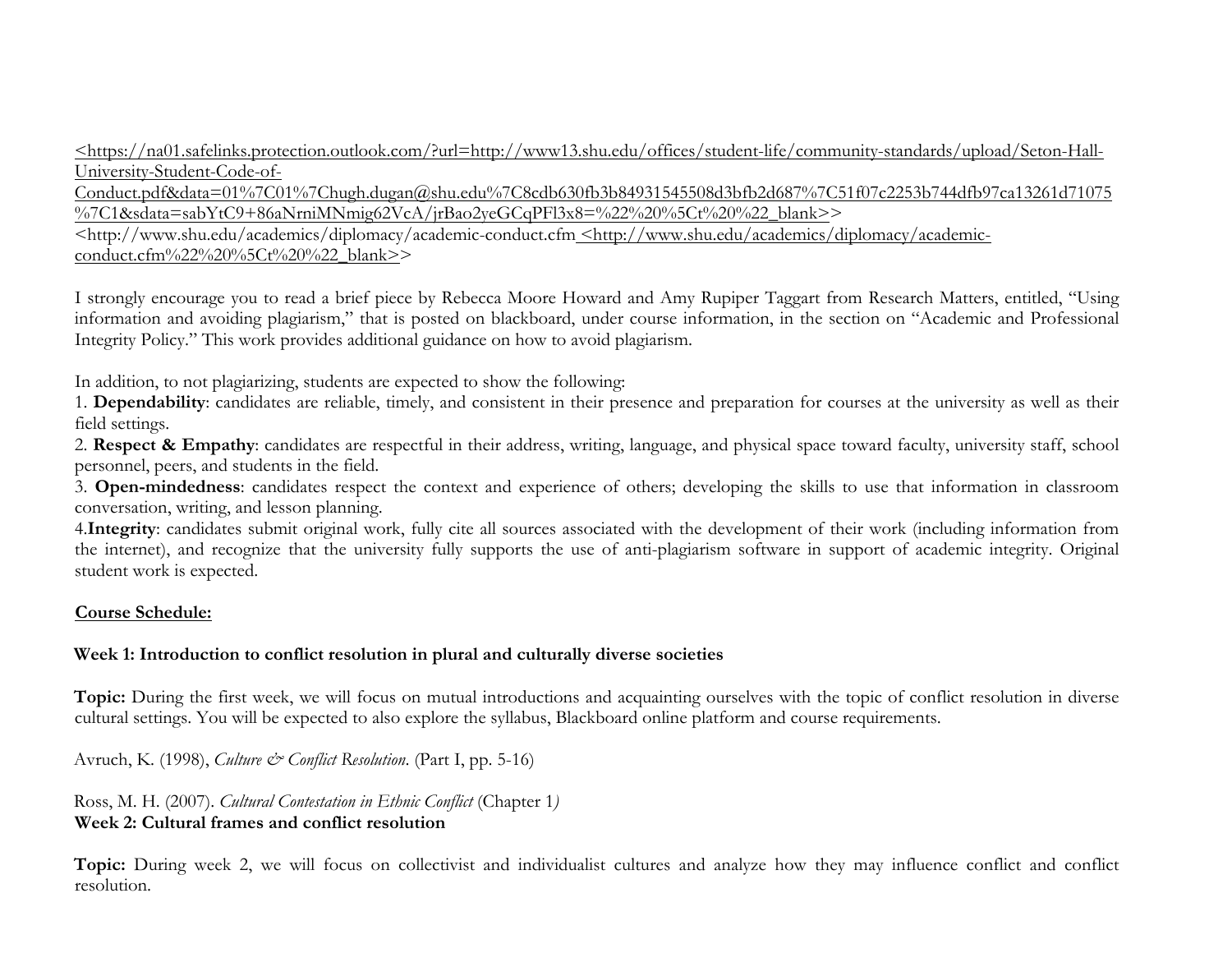## **Paper 1 Due: 2/9/2018**

Avruch, K. (1998), *Culture & Conflict Resolution* (Part III, pp. 57-68)

Salem, P. (1993), "A Critique of Western Conflict Resolution from a Non-Western Perspective", *Negotiation Journal*, 9 (4): 361-9.

Triandis, Harry C., Robert Bontempo, Marcelo J. Villareal, Masaaki Asai, and Nydia Lucca. (1988). "Individualism and Collectivism: Crosscultural Perspectives on Self-ingroup Relationships." *Journal of Personality and Social Psychology* 54 (2): 323. http://psycnet.apa.org/journals/psp/54/2/323/.

Gorodnichenko, Yuriy, and Gerard Roland. (2012). "Understanding the Individualism-Collectivism Cleavage and Its Effects: Lessons from Cultural Psychology." *Institutions and Comparative Economic Development* 150: 213.

#### **Week 3: Cultural and discursive contestation and possibilities of conflict transformation**

**Topic:** During this week, we will focus on conflicts at a discursive level as storylines that shape historical memory, identity and ideology. We will explore how conflicts are manifested in the sphere of narratives and discourses that contribute to conflict and conflict resolution.

Ross, M. H. 2007. *Cultural Contestation in Ethnic Conflict* (Chapters 2 and 3; pp. 30-88)

Ron, Yiftach & Maoz, Ifat. (2013). Dangerous stories: Encountering narratives of the other in the Israeli–Palestinian conflict. *Peace and Conflict: Journal of Peace Psychology*, Vol 19(3), Aug 2013, 281-294.

Avruch, K. (2003). "Type I and Type II Errors in Culturally Sensitive Conflict Resolution Practice," Conflict Resolution Quarterly 20(3): 351-371.

### **Week 4: Cultural expressions of conflict and its resolution - art, film, visualization, and imagery (I)**

### **One paragraph abstract and outline of main paper due and comments for peers (2/23 and 2/28)**

**Topic:** The topic for this week is cultural expressions of conflict. We will explore how art and visualizations are used to convey human suffering in conflict and how they are used to educate people about its consequences and creative ways of overcoming it.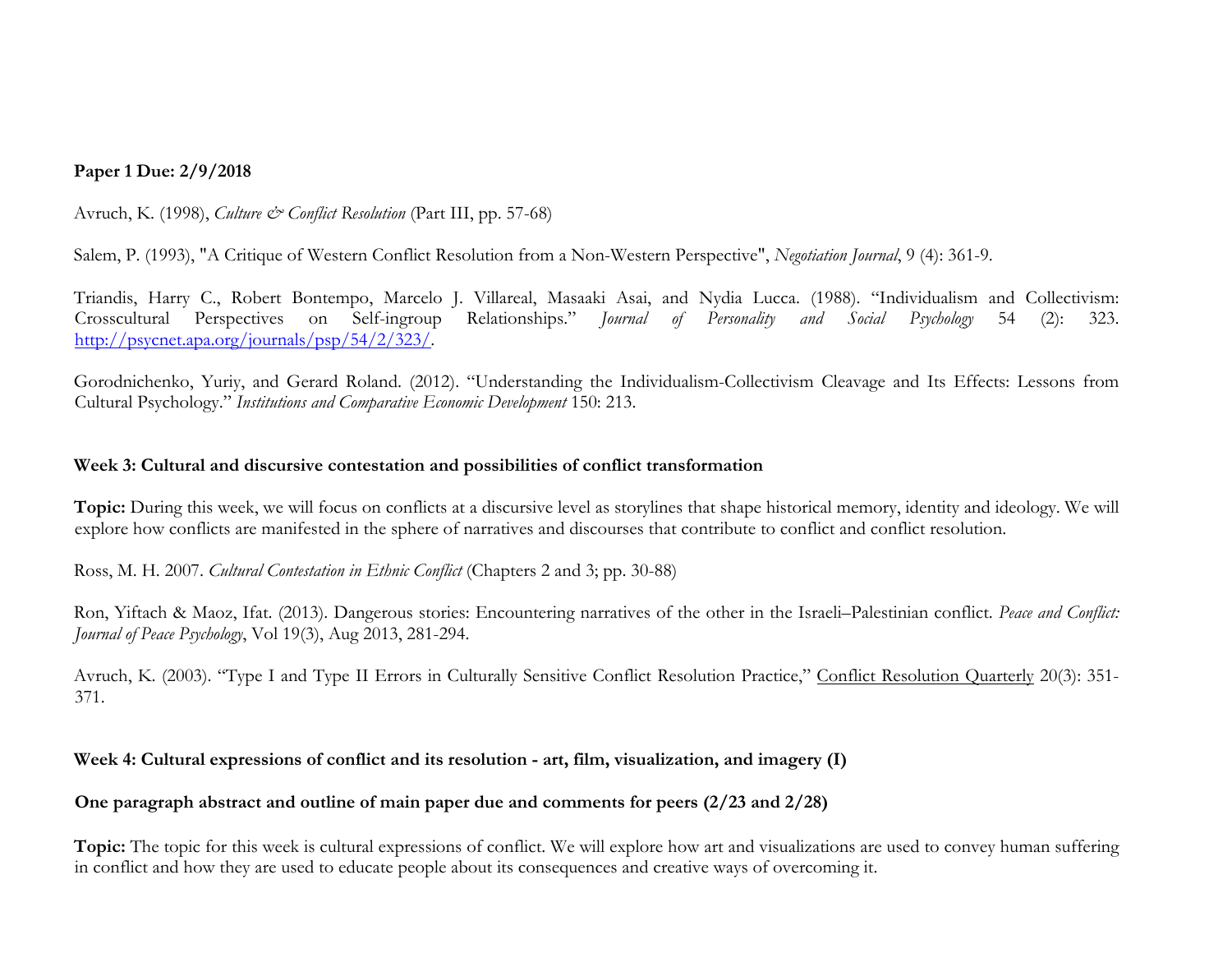LeBaron, Michelle. 2003. *Bridging Cultural Conflicts: A New Approach for a Changing World*. (Chapters 2,3,5)

Zelizer, Craig. 2003. "The Role of Artistic Processes in Peacebuilding in Bosnia-Herzegovina." *Peace and Conflict Studies* 10 (2): 62–75.

Yonamine, Moé. 2012. Review "But You Guys Wanted Us Here". Rethinking Schools. 26 (3)

### **Week 5: Cultural expressions of conflict and its resolution - art, film, visualization, and imagery (II)**

Topic: This week we continue to focus on cultural expressions of conflict. Specifically, we will focus on theatre as an approach of overcoming trauma of war and art as powerful anti-war symbol.

Cohen et al. 2011. *Acting Together: Performance and the Creative Transformation of Conflict, Volume I*" (Introduction, Chapters 1, 2, 3)

Shank, Michael, and Lisa Schirch. 2008. "Strategic Arts-Based Peacebuilding." *Peace & Change* 33 (2) (April): 217–242.

# **Week 6: Culture and conflict resolution practice - (Case study I)**

**Topic:** We will focus on conflict and conflict resolution practice in a real life situation. This week, we examine conflicts in plural and culturally diverse Europe.

Ross, M. H. 2007. *Cultural Contestation in Ethnic Conflict* (Chapter 5 and 7; European cultural diversity and conflict)

LeBaron, Michelle. 2003. *Bridging Cultural Conflicts: A New Approach for a Changing World*. (Chapters 7, 8)

### **Week 7: Culture and conflict resolution practice - (Case study II)**

**Topic:** This week, we will focus on conflict and conflict resolution practice in a real life situation. We examine conflicts in plural societies in Africa.

Ross, M. H. 2007. *Cultural Contestation in Ethnic Conflict* (Chapter 8 and 9 South African case study and 11)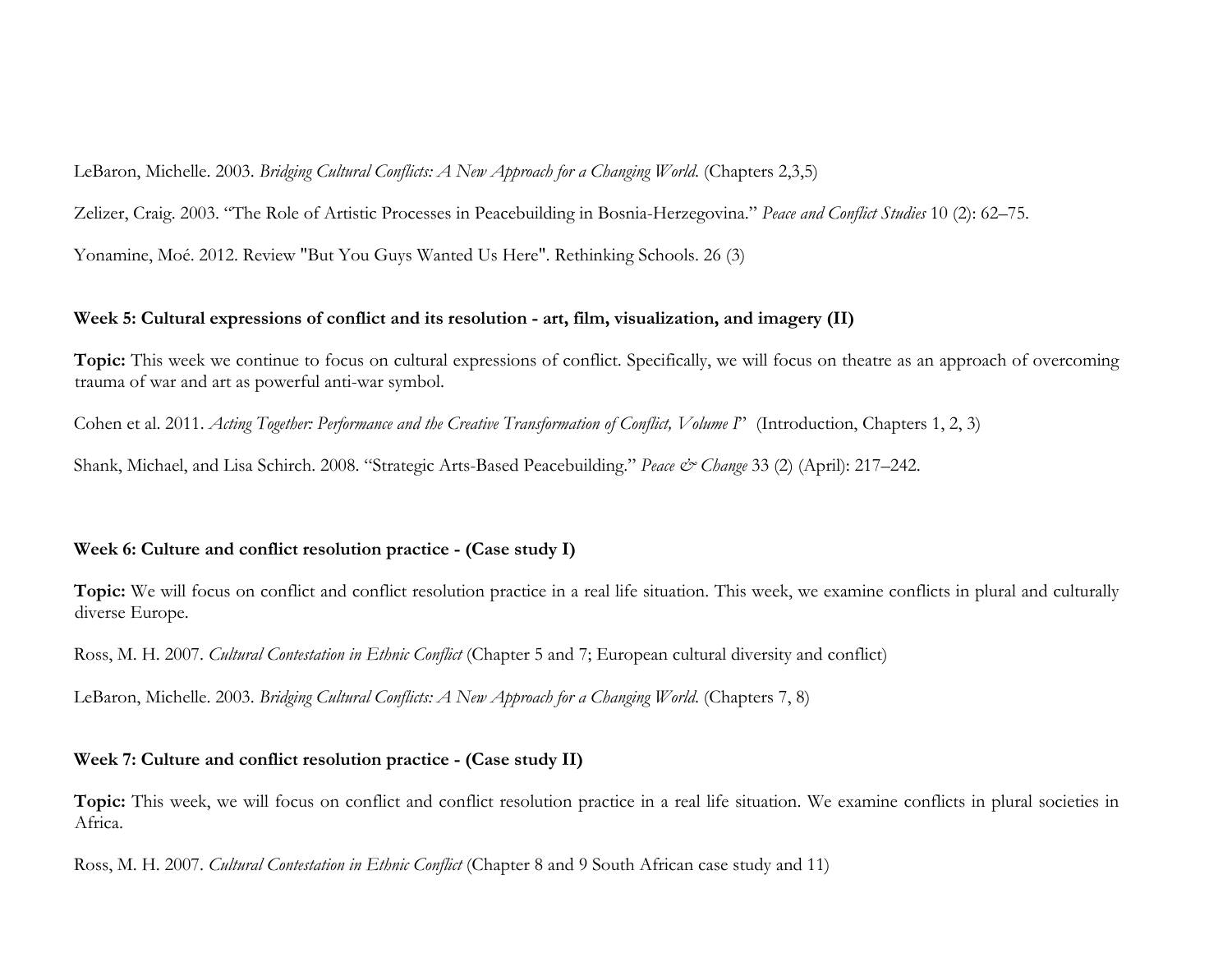LeBaron, Michelle. 2003. Bridging Cultural Conflicts: A New Approach for a Changing World. (Chapters 9, 10)

#### **Week 8: Education in plural societies**

**Topic:** We will explore the topic of education in conflict and postconflict situations and how education can be used to perpetuate and discontinue conflicts.

Zvi Bekerman and Michalinos Zembylas. 2012. On Conflict, Identity and More. In *Teaching Contested Narratives: Identity, Memory and Reconciliation in Peace Education and Beyond*. New York: Cambridge University Press. (Chapter 3)

Hromadzic, Azra. 2008. "Discourses of Integration and Practices of Reunification at the Mostar Gymnasium, Bosnia and Herzegovina." *Comparative Education Review* 52 (4) (November): 541–563.

Tomlinson, Kathryn, and Pauline Benefield. 2005. *Education and Conflict: Research and Research Possibilities.* ERIC. http://eric.ed.gov/?id=ED502593.

#### **Week 9: Identity, diversity and conflict**

Topic: This week's topic is identity in conflicts. We will explore the functions of diverse identities and how they complement or contradict each other.

Ting-Toomey, Stella, Kimberlie K. Yee-Jung, Robin B. Shapiro, Wintilo Garcia, Trina J. Wright, and John G. Oetzel. 2000. "Ethnic/cultural Identity Salience and Conflict Styles in Four US Ethnic Groups." *International Journal of Intercultural Relations* 24 (1): 47–81. http://www.sciencedirect.com/science/article/pii/S0147176799000231.

Berry, John W. 1997. "Immigration, Acculturation, and Adaptation." *Applied Psychology* 46 (1): 5–34.

Volkan, Vamik D. 2001. "Transgenerational Transmissions and Chosen Traumas: An Aspect of Large-Group Identity." *Group Analysis* 34 (1): 79–97. doi:10.1177/05333160122077730. http://gaq.sagepub.com/content/34/1/79.

### **Week 10: Final paper**

The final week is dedicated to conducting research and writing of the final paper.

### **DUE 4/13/2018**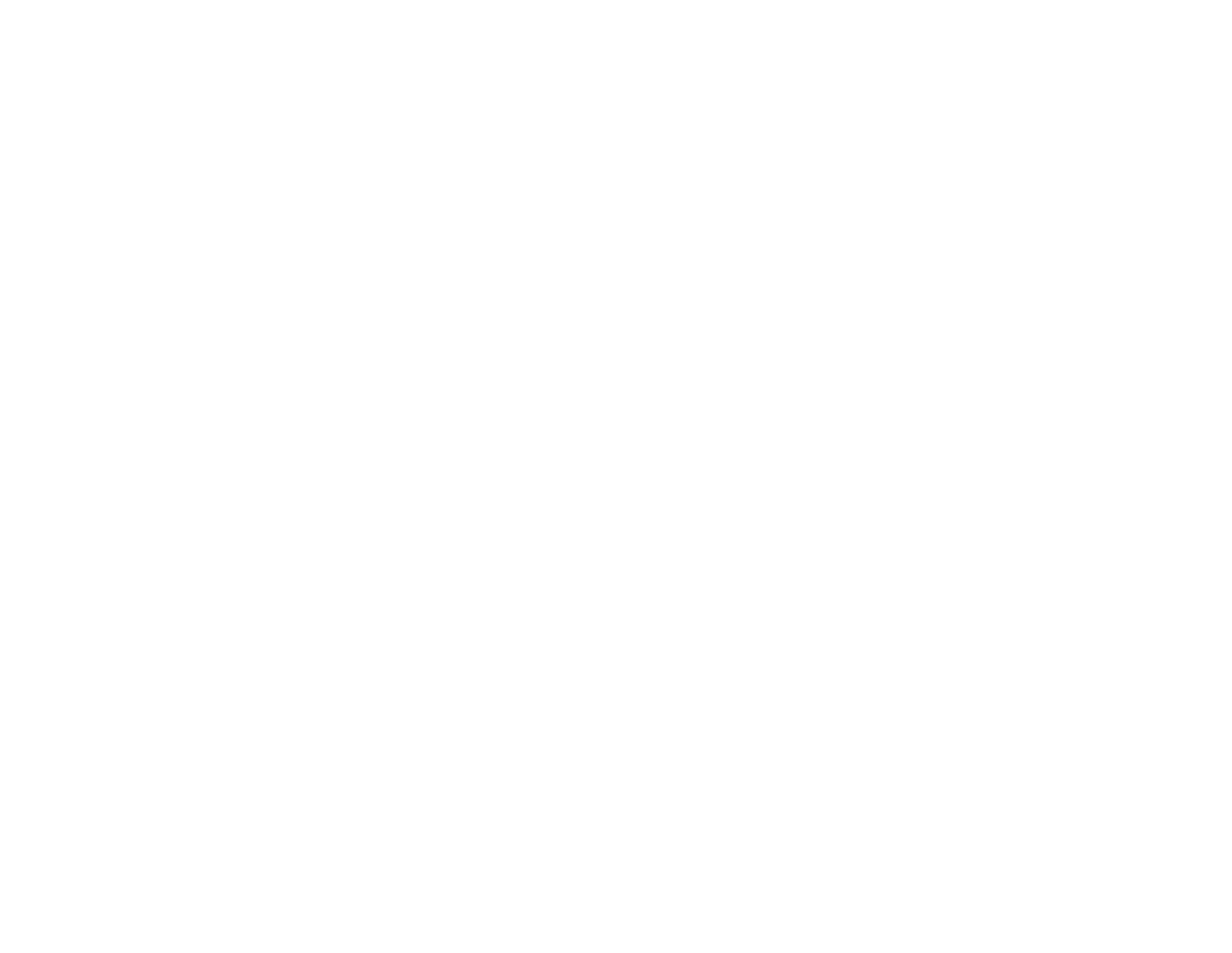## DETAILED CLASS SCHEDULE

| Weeks                                                   | <b>Reading and Video Content</b>                                                                   | <b>Activities</b>                                                                                                                                                                                                                                                 | <b>Paper Assignments</b> |
|---------------------------------------------------------|----------------------------------------------------------------------------------------------------|-------------------------------------------------------------------------------------------------------------------------------------------------------------------------------------------------------------------------------------------------------------------|--------------------------|
|                                                         |                                                                                                    |                                                                                                                                                                                                                                                                   |                          |
| Week 1:<br>Introduction to<br>conflict<br>resolution in | Readings:<br>Syllabus                                                                              | TOPIC: During the first week, we will focus on mutual introductions and<br>acquainting ourselves with the topic of conflict resolution in diverse cultural<br>settings. You will be expected to also explore the syllabus, Blackboard and<br>course requirements. |                          |
| plural and<br>culturally diverse<br>societies           | Avruch, K. (1998), Culture &<br>1.<br>Conflict Resolution. (Part I, pp.<br>$5-16$                  | 1.1. Introductions Blog - Points: 5                                                                                                                                                                                                                               |                          |
| Date:                                                   | Ross, M. H. (2007). Cultural<br>2.<br>Contestation in Ethnic Conflict<br>(Chapter 1)               | Instructions: Post a blog entry to introduce yourself to the instructor and the other<br>students in the course. You are encouraged to comment on the introductions of your<br>student colleagues.                                                                |                          |
| Mon., $01/29$ –<br>Sun., 02/4<br>Learning<br>outcome    | PowerPoint/lecture                                                                                 | Include answers to the following questions<br>Where do you call home?<br>1.<br>What name do you go by in this school?<br>2.<br>What experiences do you have with conflict resolution?<br>3.                                                                       |                          |
| 1, 2 & 3                                                | Video: "West and East, Cultural<br>Differences":<br>http://www.youtube.com/watch?<br>v=ZoDtoB9Abck | What do you expect to learn in this course?<br>4.<br>What are your outside interests?<br>5.<br>Have you ever taken an online course before? If so, what tips do you have<br>6.<br>for other students?                                                             |                          |
|                                                         |                                                                                                    | The introduction should be between 75 and 100 words.                                                                                                                                                                                                              |                          |
|                                                         |                                                                                                    | Deadline: 02/2/2018                                                                                                                                                                                                                                               |                          |
|                                                         |                                                                                                    |                                                                                                                                                                                                                                                                   |                          |
|                                                         |                                                                                                    |                                                                                                                                                                                                                                                                   |                          |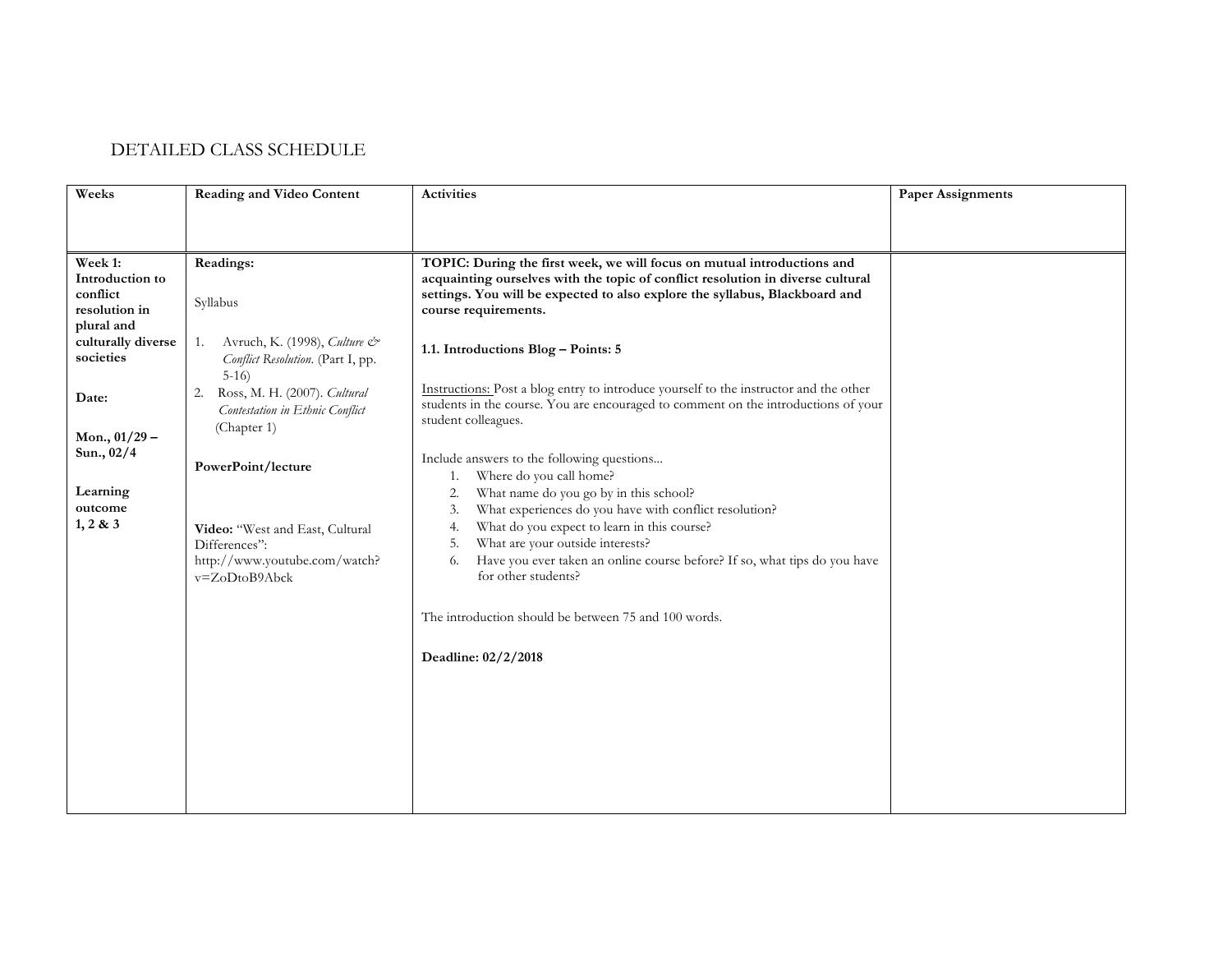|  | 1.2 Group discussion on the video "West and East, Cultural<br>Differences" – Points: 5<br>Learning Objective<br>By the completion of this activity, you will be able to critically analyze how cultural<br>differences can lead to conflict.<br>Instructions: Complete the reading 2 and submit to the discussion board an entry<br>answering the question: How can we manage differences between Eastern and<br>Western cultures? Feel free to provide personal examples and offer creative solutions<br>supported by evidence.<br>Submit 1 initial entry of 100-150 words and at least 2 replies to your colleagues<br>entries of 50-100 words<br>Refer to the "Rubric for Excellent Class Discussions," for grading criteria. Estimated |  |
|--|--------------------------------------------------------------------------------------------------------------------------------------------------------------------------------------------------------------------------------------------------------------------------------------------------------------------------------------------------------------------------------------------------------------------------------------------------------------------------------------------------------------------------------------------------------------------------------------------------------------------------------------------------------------------------------------------------------------------------------------------|--|
|  | time for discussion: 3 hours.<br>Deadline: 02/2/2018 (post discussion initial entry)<br>Deadline: 02/4/2018 (submit at least 2 replies to others' initial entries)<br>Question to think about<br>Complete the assigned readings and think about how to use some of the<br>concepts/theories from the readings to analyze how can culture help mitigate or<br>incite some real life conflict/s of your choice (personal, intrastate, interstate or<br>communal).                                                                                                                                                                                                                                                                            |  |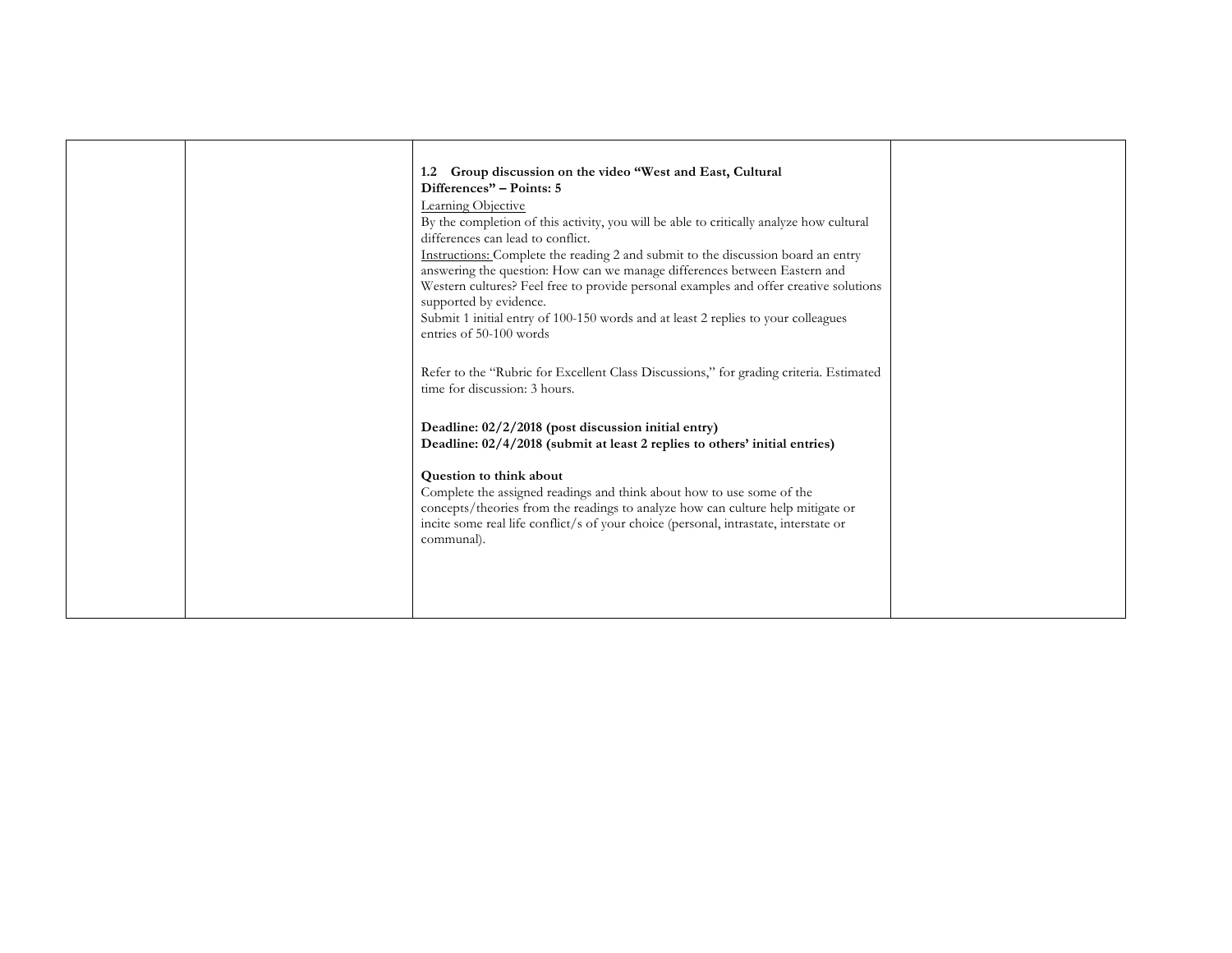| Weeks            | <b>Reading and Video Content</b>                                                        | <b>Activities</b>                                                          | <b>Paper Assignments</b>                                                        |
|------------------|-----------------------------------------------------------------------------------------|----------------------------------------------------------------------------|---------------------------------------------------------------------------------|
| Week 2:          | Readings:                                                                               | TOPIC: During week 2, we will focus on collectivist and                    | 2.2. Paper 1                                                                    |
| Cultural         |                                                                                         | individualist cultures and analyze how they may influence                  | Points: 20                                                                      |
| frames:          | Avruch, K. (1998), Culture &                                                            | conflict and conflict resolution.                                          |                                                                                 |
| Collectivist and | Conflict Resolution (Part III, pp. 57-68)                                               |                                                                            | Learning Objective                                                              |
| individualist    |                                                                                         | Learning Objective                                                         | By the completion of this activity, you will                                    |
| cultures         |                                                                                         | By the completion of this week, you will be able to apply skills of        | be able to critically analyze how conflict                                      |
|                  | Salem, P. (1993), "A Critique of<br>2.                                                  | critical analysis and use various concepts to analyze individualist and    | resolution practice is seen through different                                   |
| Mon., $02/5 -$   | Western Conflict Resolution from a Non-<br>Western Perspective", Negotiation Journal, 9 | collectivist frames.                                                       | cultural frames.                                                                |
| Sun., 02/11      | $(4): 361-9.$                                                                           | Things to look for in the readings:                                        | Instructions: Complete the reading 2 and 3                                      |
|                  |                                                                                         | Paying particular attention to the assigned readings 1, 4 try to apply the | Submit the paper on the following topic:                                        |
| Learning         |                                                                                         | concepts/theories from the readings to analyze how collectivist and        | How different conflict resolution practices                                     |
| Outcomes: 1,     | Triandis, Harry C., Robert<br>3.                                                        | individualist cultures can influence relationships frames in a conflict of | are seen through different cultural frames?                                     |
| 3, 5             | Bontempo, Marcelo J. Villareal, Masaaki<br>Asai, and Nydia Lucca. 1988. "Individualism  |                                                                            | Use the suggested readings to reflect on                                        |
|                  | and Collectivism: Cross-cultural Perspectives                                           |                                                                            | conflict resolution practices and how they                                      |
|                  | on Self-ingroup Relationships." Journal of                                              |                                                                            | are seen through collectivist and<br>individualist frames. Feel free to provide |
|                  | Personality and Social Psychology 54 (2): 323.                                          |                                                                            | personal examples and offer creative                                            |
|                  |                                                                                         |                                                                            | solutions supported by evidence.                                                |
|                  | Gorodnichenko, Yuriy, and<br>4.                                                         |                                                                            |                                                                                 |
|                  | Gerard Roland. 2012. "Understanding the                                                 |                                                                            |                                                                                 |
|                  | Individualism-Collectivism Cleavage and Its                                             |                                                                            | Deadline: Friday, 02/9/2018                                                     |
|                  | Effects: Lessons from Cultural Psychology."                                             |                                                                            |                                                                                 |
|                  | Institutions and Comparative Economic                                                   |                                                                            |                                                                                 |
|                  | Development 150: 213.                                                                   |                                                                            |                                                                                 |
|                  |                                                                                         |                                                                            |                                                                                 |
|                  | PowerPoint/Mini-lecture on individualist                                                |                                                                            |                                                                                 |
|                  | and collectivist frames and how they can                                                |                                                                            |                                                                                 |
|                  | contribute to conflict                                                                  |                                                                            |                                                                                 |
|                  |                                                                                         |                                                                            |                                                                                 |
|                  |                                                                                         |                                                                            |                                                                                 |
|                  |                                                                                         |                                                                            |                                                                                 |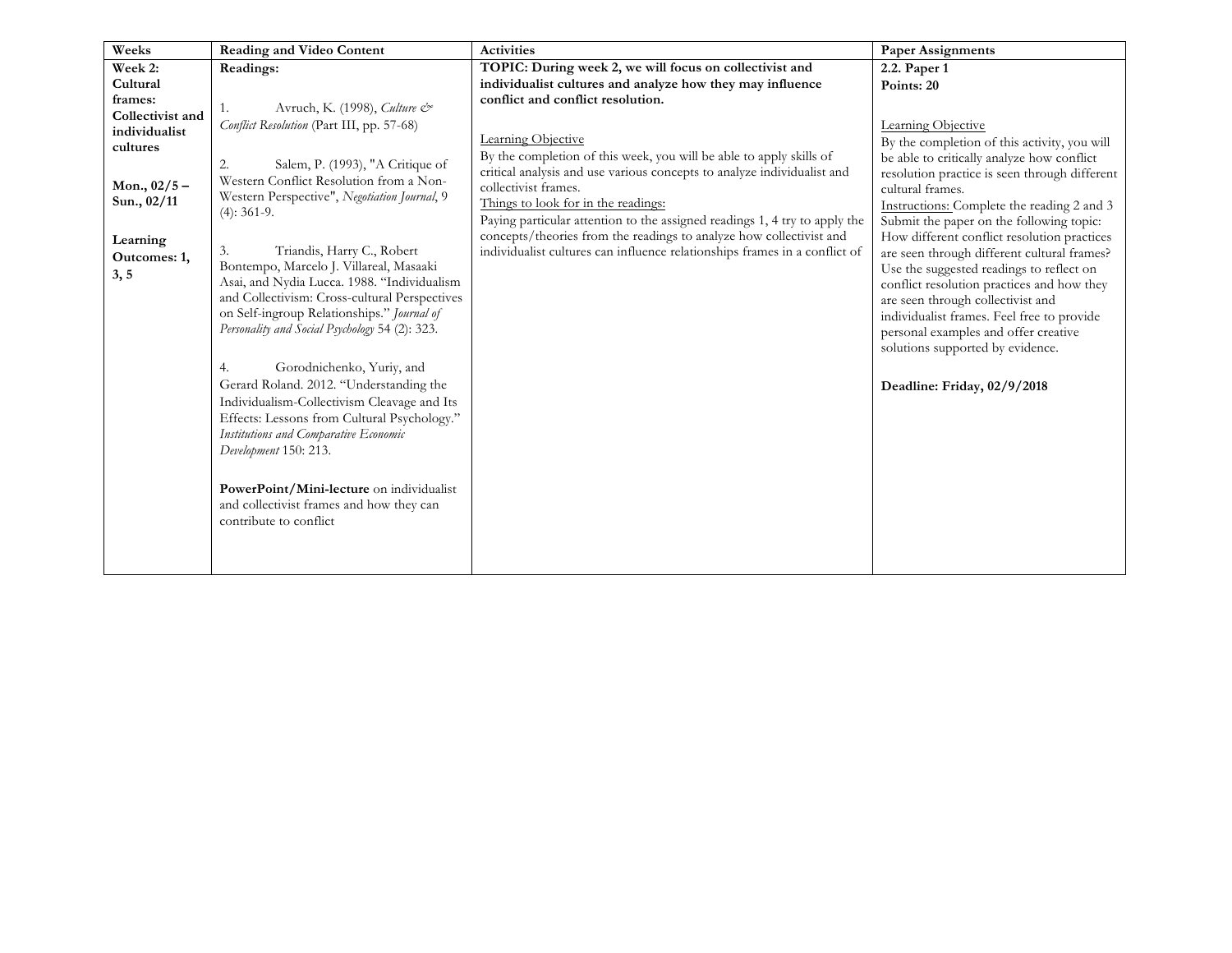| <b>WULDS</b>                                                                     | iveauing and video content                                                                                                                                                           | <b>AULIVILLES</b>                                                                                                                                                                                                                                                                                                                                                                                   | 1 арст поэтдинисто |
|----------------------------------------------------------------------------------|--------------------------------------------------------------------------------------------------------------------------------------------------------------------------------------|-----------------------------------------------------------------------------------------------------------------------------------------------------------------------------------------------------------------------------------------------------------------------------------------------------------------------------------------------------------------------------------------------------|--------------------|
| Week 3:<br>Cultural and<br>discursive<br>contestation<br>and<br>possibilities of | Readings:<br>Ross, M. H. (2007). Cultural<br>1.<br>Contestation in<br>Ethnic Conflict (Chapter 2, 3; pp. 30-88)                                                                      | TOPIC: During this week, we will focus on conflicts at a<br>discursive level as storylines that shape historical memory,<br>identity and ideology. We will explore how conflicts are<br>manifested in the sphere of narratives and discourses that<br>contribute to conflict and conflict resolution.                                                                                               |                    |
| conflict<br>transformation                                                       | Ron, Yiftach & Maoz, Ifat<br>2.                                                                                                                                                      | 3.1. Blog entry on cultural and discursive contestation - Points: 5                                                                                                                                                                                                                                                                                                                                 |                    |
| Mon., $02/12 -$<br>Sun., 02/18                                                   | Dangerous stories: Encountering narratives<br>of the other in the Israeli-Palestinian<br>conflict. Peace and Conflict: Journal of Peace<br>Psychology, Vol 19(3), Aug 2013, 281-294. | Learning Objective<br>By the completion of this activity, you will be able to apply skills of<br>critical analysis and use various concepts to analyze cultural and<br>discursive contestation and possibilities of conflict transformation.                                                                                                                                                        |                    |
| Learning<br>Outcomes: 1,<br>2, 3, 4                                              | Avruch, K. (2003). "Type I and<br>3.<br>Type II Errors in Culturally Sensitive<br>Conflict Resolution Practice," Conflict<br>Resolution Quarterly 20(3): 351-371.                    | Instructions:<br>Complete the assigned readings 1, 2, 3 and apply the<br>concepts/theories from the readings on a case of cultural conflict and<br>suggest ways how cultural contestation can be overcome. Make sure<br>you cite the readings.<br>Blog length should be 100-150 words.<br>Refer to the "Rubric for Excellent Blog Posts" for grading criteria.<br>Estimated time for blog: 3 hours. |                    |
|                                                                                  | Mini-lecture on cultural and discursive<br>contestation and how they can be<br>transformed                                                                                           | Deadline: 2/16/2018                                                                                                                                                                                                                                                                                                                                                                                 |                    |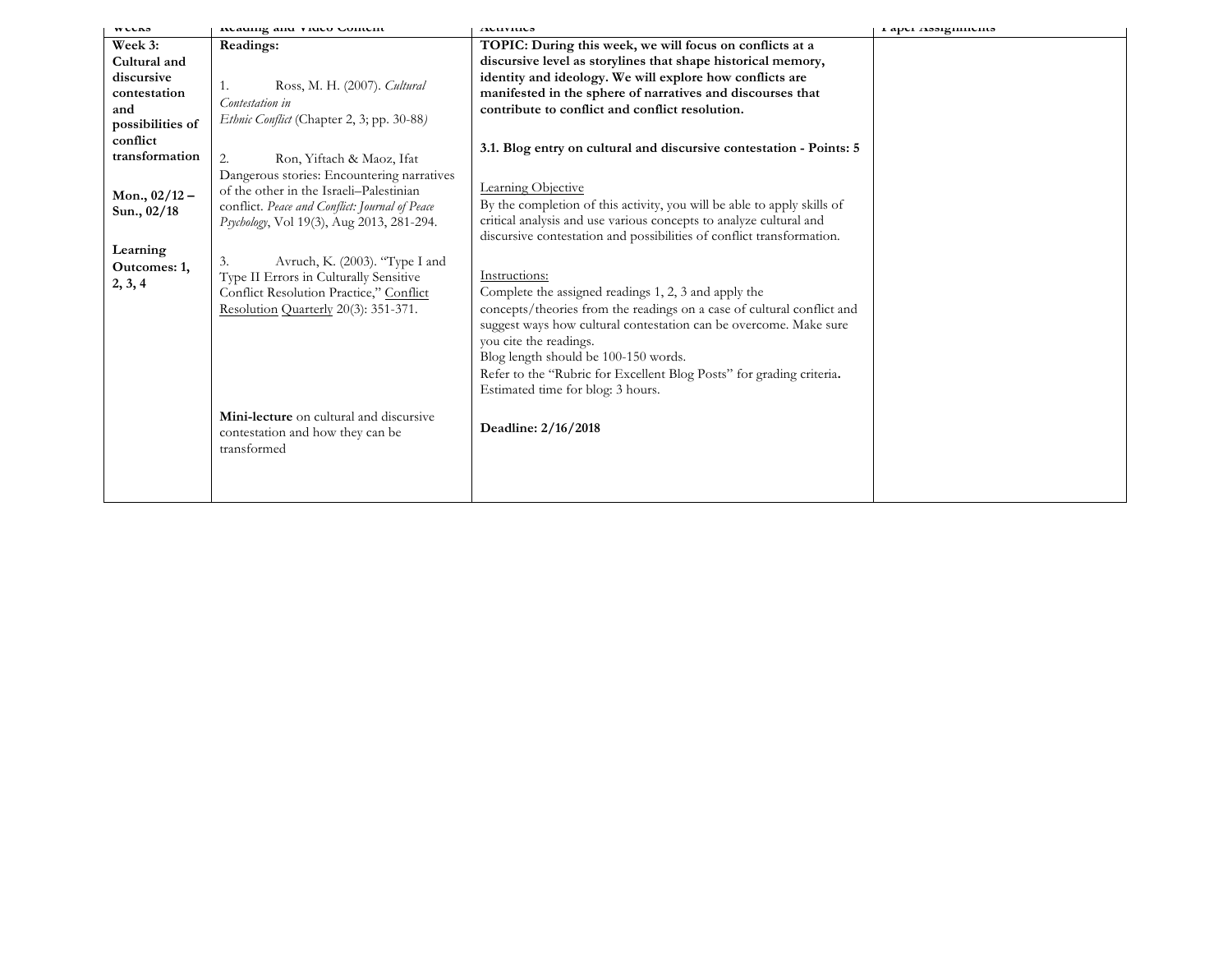| WUUA T.          | ncaumg.                                     | 7.4. Final i apel Abstract anu Outnite                                             |
|------------------|---------------------------------------------|------------------------------------------------------------------------------------|
| Cultural         |                                             |                                                                                    |
| expressions of   | Yonamine, Moé. 2012. Review "But You        | Instructions:                                                                      |
| conflict and     | Guys Wanted Us Here". Rethinking Schools.   |                                                                                    |
| its resolution - | 26(3)                                       | Prepare a one-paragraph summary/abstract                                           |
| art, film,       |                                             | of your final paper and an outline of the                                          |
| visualization,   |                                             | main sections of the paper and submit it as                                        |
| and imagery      | www.rethinkingschools.org/archive/26_03/2   | an entry in the discussion forum.                                                  |
| (I)              | 6_03_review.shtml.                          | State your opinion (in 100-150 words) on 2<br>other summaries using the Discussion |
|                  |                                             | Comments feature.                                                                  |
| Mon., $02/19 -$  |                                             | If you see that two other students have                                            |
| Sun., 02/25      |                                             | already commented on someone's outline                                             |
|                  |                                             | then comment on another student's post. I                                          |
| Learning         |                                             | would like to make sure that all students                                          |
| Outcomes: 3,     |                                             | receive feedback from their peers.                                                 |
| 4, 5             | Readings:                                   |                                                                                    |
|                  |                                             | Refer to the "Rubric for Excellent Blog                                            |
|                  |                                             | Posts" for grading criteria.                                                       |
|                  | LeBaron, Michelle. 2003. Bridging<br>1.     |                                                                                    |
|                  | Cultural                                    | Final Paper Abstract and Outline                                                   |
|                  | Conflicts: A New Approach for a Changing    | Deadline: 2/23/18                                                                  |
|                  | World. (Chapters 2, 3, 5)                   |                                                                                    |
|                  |                                             | Deadline: Feedback Comments                                                        |
|                  | Zelizer, Craig. 2003. "The Role of<br>2.    | 2/25/18                                                                            |
|                  | Artistic Processes in Peacebuilding in      | Points: 110                                                                        |
|                  | Bosnia-                                     |                                                                                    |
|                  | Herzegovina." Peace and Conflict Studies 10 |                                                                                    |
|                  | $(2): 62 - 75.$                             |                                                                                    |
|                  |                                             |                                                                                    |
|                  |                                             |                                                                                    |
|                  |                                             |                                                                                    |
|                  |                                             |                                                                                    |
|                  |                                             |                                                                                    |
|                  |                                             |                                                                                    |
|                  |                                             |                                                                                    |
|                  |                                             |                                                                                    |
|                  |                                             |                                                                                    |
|                  |                                             |                                                                                    |
|                  |                                             |                                                                                    |
|                  |                                             |                                                                                    |
|                  |                                             |                                                                                    |
|                  |                                             |                                                                                    |
|                  |                                             |                                                                                    |
|                  |                                             |                                                                                    |
|                  |                                             |                                                                                    |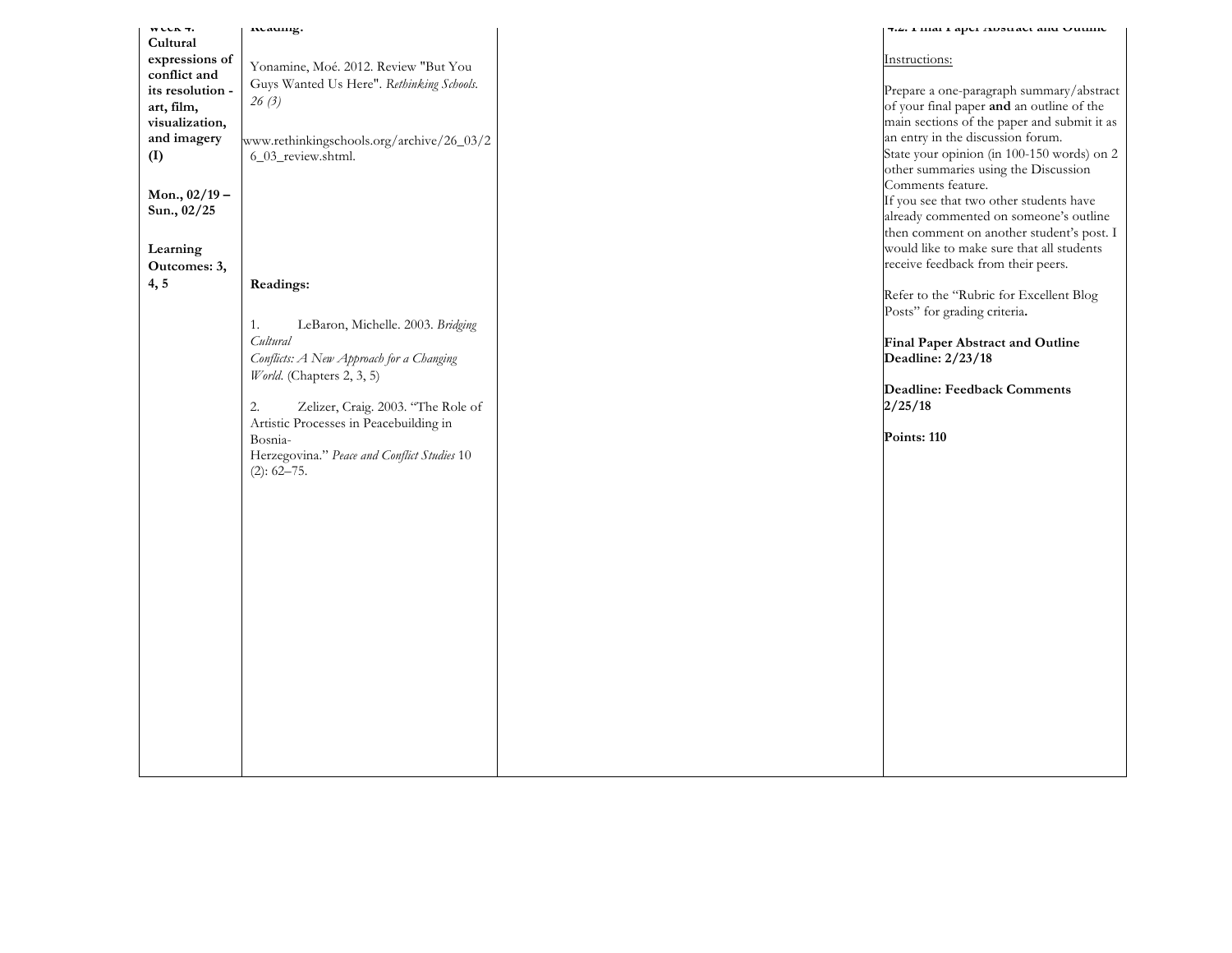| <b>HELLA</b> UI<br>Cultural<br>expressions of<br>conflict and its<br>resolution -art,<br>film,<br>visualization,<br>and imagery<br>(II)                             | Image:<br>Picture of Picasso's Guernica and his<br>comment<br>Readings:<br>Shank, Michael, and Lisa Schirch.<br>1.                                                                                                                | TOPIC: This week we continue to focus on cultural<br>expressions of conflict. Specifically, we will focus on theatre as<br>an approach of overcoming trauma of war and art as powerful<br>anti-war symbol.<br>5.1. Group Discussion on Picasso's Guernica and statement<br>attached<br>Learning Objective                                                                                                                                                                                                                                                                                                                                                                                                                                                                                                                            |  |
|---------------------------------------------------------------------------------------------------------------------------------------------------------------------|-----------------------------------------------------------------------------------------------------------------------------------------------------------------------------------------------------------------------------------|--------------------------------------------------------------------------------------------------------------------------------------------------------------------------------------------------------------------------------------------------------------------------------------------------------------------------------------------------------------------------------------------------------------------------------------------------------------------------------------------------------------------------------------------------------------------------------------------------------------------------------------------------------------------------------------------------------------------------------------------------------------------------------------------------------------------------------------|--|
| Date: Mon<br>$02/26$ - Sun<br>03/4                                                                                                                                  | 2008. "Strategic Arts-Based Peacebuilding."<br>Peace & Change 33 (2) (April): 217-242.                                                                                                                                            | By the completion of this activity, you will be able to evaluate the<br>potential of cultural expressions as conflict resolution practices and<br>compare effectiveness of particular theoretical concepts as tools of<br>conflict analysis.                                                                                                                                                                                                                                                                                                                                                                                                                                                                                                                                                                                         |  |
| Learning<br>Outcomes: 3,<br>4, 5                                                                                                                                    | 2.<br>et al. 2011. Acting Together:<br>Performance and the Creative Transformation of<br>Conflict, Volume I. (Introduction, Chapters 1,<br>2, 3)<br>Lecture/PowerPoint                                                            | Instructions: Using concepts and insights from the readings, submit<br>to the discussion board an entry responding to Picasso's statement,<br>his painting Guernica and answering the following: Do you agree<br>that paintings can be instruments of war and why? Gurenica is a<br>symbol of anti-war movement and its focus is on underlying<br>suffering of civilians. Why is it such a powerful symbol that endured<br>through time? Submit 1 initial entry of 100-150 words and at least 2<br>replies to your colleagues entries of 50-100 words<br>Refer to the "Rubric for Excellent Class Discussions," for grading<br>criteria.<br>Estimated time for discussion: 4 hours.<br>Deadline: 2/28/2018 (post discussion initial entry)<br>Deadline: 3/2/2018 (submit at least 2 replies to others'<br>initial entries) Points: 5 |  |
| Week 6:<br>Culture and<br>conflict<br>resolution<br>practice (Case<br>study I<br>European<br>cultural<br>diversity and<br>conflict)<br>Mon., $3/12 -$<br>Sun., 3/18 | Readings:<br>Ross, M. H. (2007). Cultural<br>1.<br>Contestation in Ethnic Conflict (Chapter 5 and<br>7)<br>2.<br>LeBaron, Michelle. 2003. Bridging<br>Cultural Conflicts: A New Approach for a<br>Changing World. (Chapters 7, 8) | TOPIC: We will focus on conflict and conflict resolution<br>practice in a real life situation. This week, we examine<br>conflicts in plural and culturally diverse Europe.<br>6.1 Group discussion on the documentary - Points: 5<br>By the completion of this activity, you will gain knowledge into how<br>diverse cultures can create conditions for contestation and conflict.<br>This program looks at the racism and xenophobia brought to the<br>surface by a massive influx of foreign workers and job-seekers into<br>Western Europe.                                                                                                                                                                                                                                                                                       |  |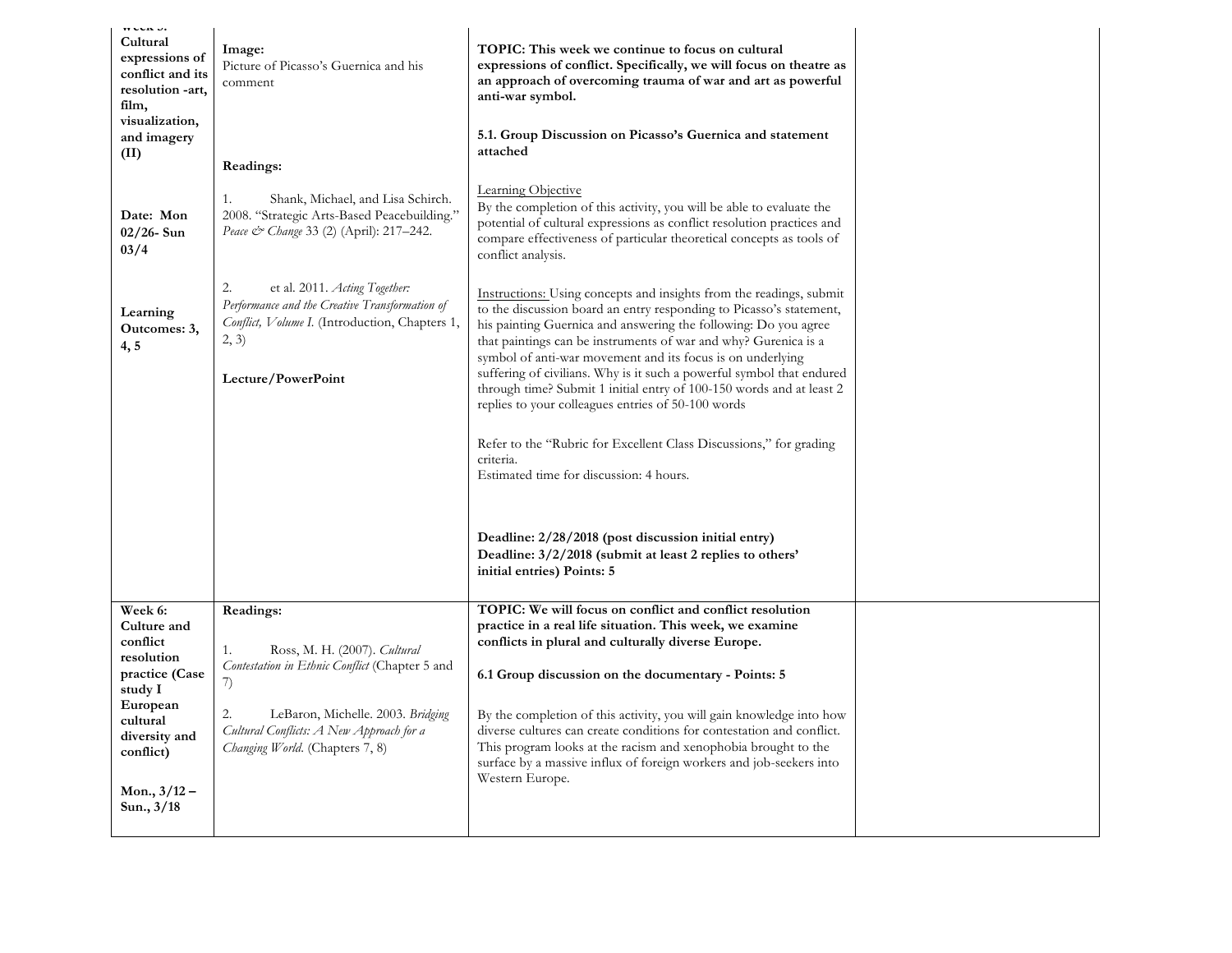| Learning<br><b>Outcomes:</b><br>1,2,3,4,5 | пини-песните он считие ана соннист<br>resolution practice (I)<br>Documentary:<br>No Colors: Racism and Prejudice in<br>Modern Europe (27:00) 2007<br>Seton Hall Library video | monutums.<br>Watch the documentary and suggest ways or practices of how to<br>deal with Islamophobia, religious fundamentalism, the radicalization,<br>and racism using concepts/ideas from the readings. Make sure you<br>cite the readings<br>Submit 1 initial entry of 100-150 words and at least 2 replies to your<br>colleagues entries of 50-100 words<br>Refer to the "Rubric for Excellent Class Discussions," for grading<br>criteria.<br>Estimated time for discussion: 3 hours. |  |
|-------------------------------------------|-------------------------------------------------------------------------------------------------------------------------------------------------------------------------------|--------------------------------------------------------------------------------------------------------------------------------------------------------------------------------------------------------------------------------------------------------------------------------------------------------------------------------------------------------------------------------------------------------------------------------------------------------------------------------------------|--|
|                                           |                                                                                                                                                                               | Deadline: 3/14/2018 (post discussion initial entry)<br>Deadline: 3/16/2018 (submit at least 2 replies to others' initial<br>entries)                                                                                                                                                                                                                                                                                                                                                       |  |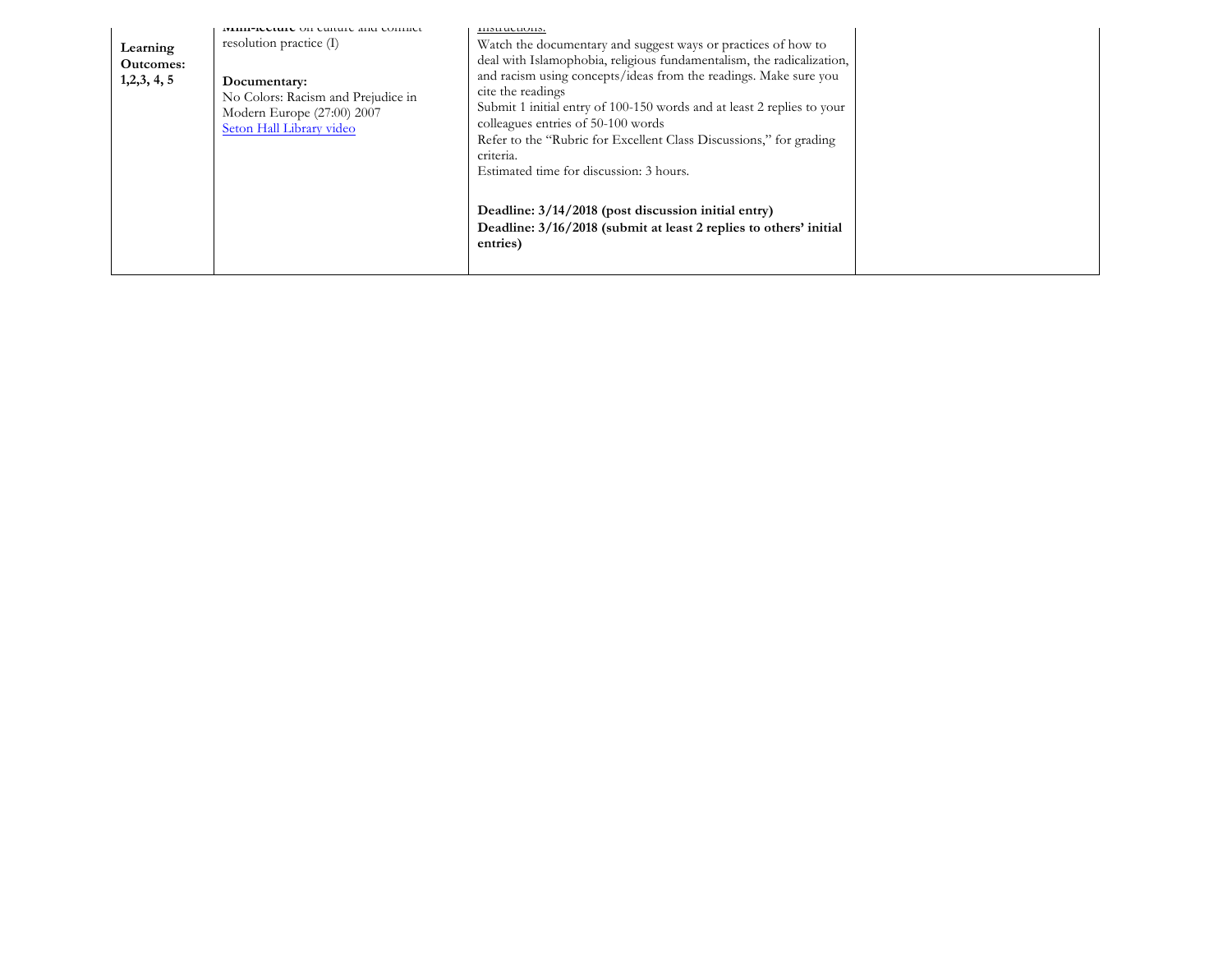| WCCA / CULTUIT<br>and conflict<br>resolution<br>practice (Case<br>study II - South<br>Africa)<br>Date: Mon.,<br>$03/19 - Sun.,$<br>03/25 | ncaumgs.<br>3. Ross, M. H. (2007). Cultural Contestation in<br>Ethnic Conflict (Chapter 8 and 9, 11)<br>4. LeBaron, Michelle. 2003. Bridging Cultural<br>Conflicts: A New Approach for a Changing<br>World. (Chapters 9, 10)<br>Documentary:<br>Five Dimensions of Culture in Ethiopia,<br>South Africa & the U.S.: Intercultural | TOTTO, THIS WEEK, WE WILL TOURS ON COMMER AND COMMEN<br>resolution practice in a real life situation. We examine conflicts<br>in plural societies in Africa.<br>Questions to think about on the documentary: Intercultural<br>Connections<br>Think and analyze how cultural differences can lead to conflict, bias,<br>racism etc.<br>How do cultural differences contribute to conflicts?<br>What are some ways in which we can manage these differences? |  |
|------------------------------------------------------------------------------------------------------------------------------------------|-----------------------------------------------------------------------------------------------------------------------------------------------------------------------------------------------------------------------------------------------------------------------------------------------------------------------------------|------------------------------------------------------------------------------------------------------------------------------------------------------------------------------------------------------------------------------------------------------------------------------------------------------------------------------------------------------------------------------------------------------------------------------------------------------------|--|
| Learning<br><b>Outcomes:</b>                                                                                                             | Connections (39:00)<br>Seton Hall Library Video                                                                                                                                                                                                                                                                                   |                                                                                                                                                                                                                                                                                                                                                                                                                                                            |  |
| 1,2,3,4,5                                                                                                                                | Mini-lecture on culture and conflict<br>resolution practice (II)                                                                                                                                                                                                                                                                  |                                                                                                                                                                                                                                                                                                                                                                                                                                                            |  |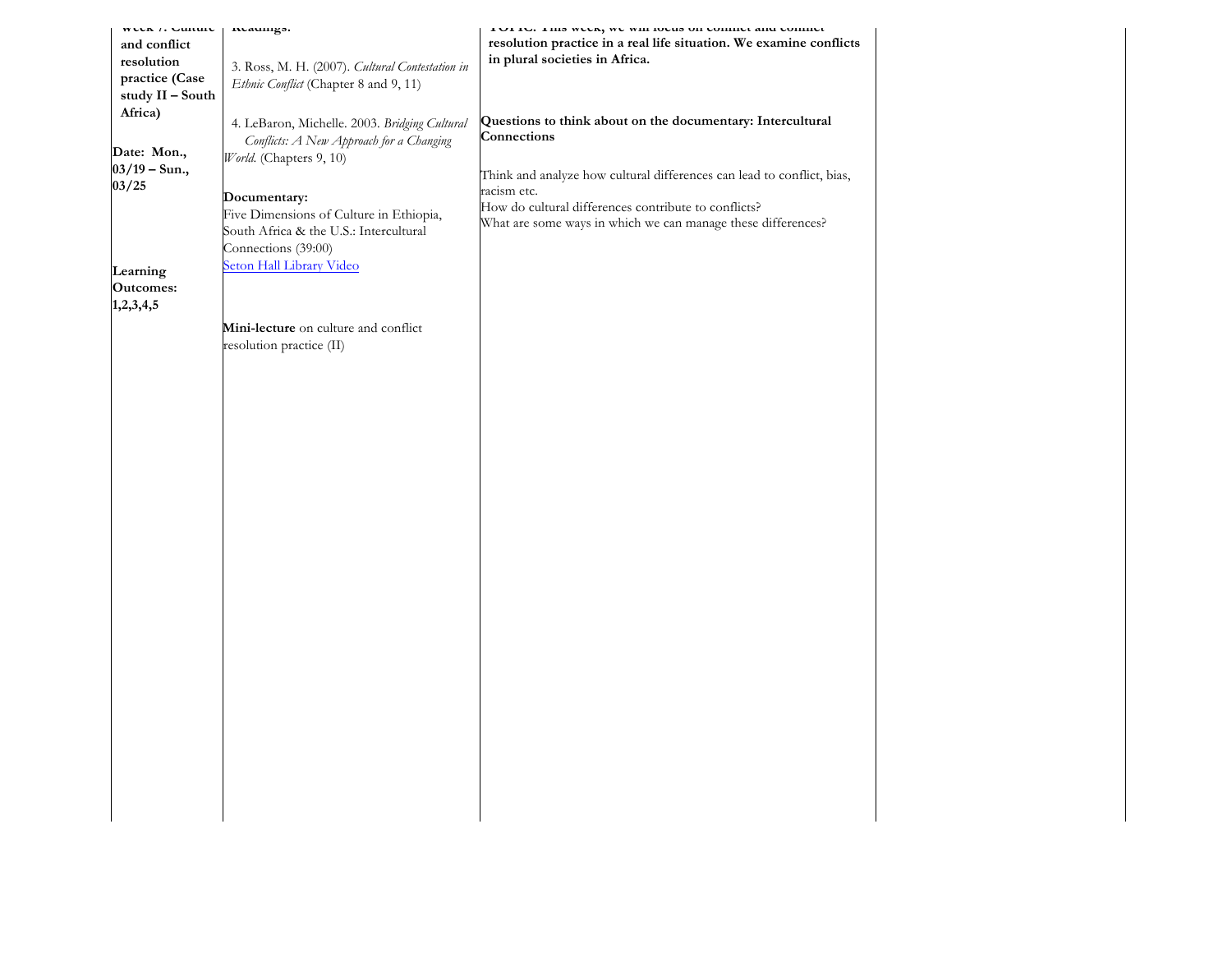| Week 8:                                 | Readings:                                                                                                                                                                                                                                                                                                   | TOPIC: We will explore the topic of education in conflict and                                                                                                                                                                                                                                                                                                                                                                                                                                                                                                                                            |  |
|-----------------------------------------|-------------------------------------------------------------------------------------------------------------------------------------------------------------------------------------------------------------------------------------------------------------------------------------------------------------|----------------------------------------------------------------------------------------------------------------------------------------------------------------------------------------------------------------------------------------------------------------------------------------------------------------------------------------------------------------------------------------------------------------------------------------------------------------------------------------------------------------------------------------------------------------------------------------------------------|--|
| <b>Education</b> in                     |                                                                                                                                                                                                                                                                                                             | postconflict situation and how education can be used to                                                                                                                                                                                                                                                                                                                                                                                                                                                                                                                                                  |  |
| plural societies                        | 1. Zvi Bekerman and Michalinos Zembylas.                                                                                                                                                                                                                                                                    | perpetuate and discontinue conflicts.                                                                                                                                                                                                                                                                                                                                                                                                                                                                                                                                                                    |  |
| Date: 03/26 -<br>Sun., 04/1<br>Learning | 2012. On Conflict, Identity and More. In<br>Teaching Contested Narratives: Identity, Memory<br>and Reconciliation in Peace Education and Beyond.<br>New York: Cambridge University Press.<br>(Chapter 3)<br>Hromadzic, Azra. 2008.<br>2.<br>"Discourses of<br>Integration and Practices of Reunification at | 8.1. Group discussion on education in plural societies - Points: 5<br>Learning Objective<br>By the completion of this activity, you will be able to apply skills of<br>critical analysis and use various concepts to analyze the needs and<br>possibilities of education in plural and conflict-stricken societies.                                                                                                                                                                                                                                                                                      |  |
| Outcomes:                               | the Mostar Gymnasium, Bosnia and                                                                                                                                                                                                                                                                            | Instructions:                                                                                                                                                                                                                                                                                                                                                                                                                                                                                                                                                                                            |  |
| 1,2,3                                   | Herzegovina." Comparative Education Review 52<br>(4) (November): 541-563.                                                                                                                                                                                                                                   | Complete the assigned readings 1, 2, 3, and apply the concepts from<br>the readings to discuss how education can be used for conflict                                                                                                                                                                                                                                                                                                                                                                                                                                                                    |  |
| Week 9:                                 | Tomlinson, Kathryn, and Pauline<br>3.<br>Benefield. 2005. Education and Conflict:<br>Research and Research Possibilities. ERIC.<br>http://eric.ed.gov/?id=ED502593.<br>Readings:                                                                                                                            | resolution Make sure you cite the readings.<br>Feel free to provide personal examples and offer creative solutions<br>supported by evidence.<br>Submit 1 initial entry of 100-150 words and at least 2 replies to your<br>colleagues entries of 50-100 words<br>Refer to the "Rubric for Excellent Class Discussions," for grading<br>criteria.<br>Estimated time for discussion: 3 hours.<br>Deadline: 3/28/2018 (post discussion initial entry)<br>Deadline: 3/30/2018 (submit at least 2 replies to others' initial<br>entries)<br>TOPIC: This week's topic is identity in conflicts. We will explore |  |
| Identity,                               |                                                                                                                                                                                                                                                                                                             | the functions of diverse identities and how they complement or                                                                                                                                                                                                                                                                                                                                                                                                                                                                                                                                           |  |
| diversity and                           |                                                                                                                                                                                                                                                                                                             | contradict each other.                                                                                                                                                                                                                                                                                                                                                                                                                                                                                                                                                                                   |  |
| conflict                                | 1. Ting-Toomey, Stella, Kimberlie K.<br>YeeJung, Robin B. Shapiro, Wintilo Garcia,                                                                                                                                                                                                                          |                                                                                                                                                                                                                                                                                                                                                                                                                                                                                                                                                                                                          |  |
|                                         | Trina J. Wright, and John G. Oetzel. 2000.                                                                                                                                                                                                                                                                  | 9.1. Blog entry on identity in plural societies - Points: 5                                                                                                                                                                                                                                                                                                                                                                                                                                                                                                                                              |  |
| Date: Mon.,                             | "Ethnic/cultural Identity Salience and                                                                                                                                                                                                                                                                      |                                                                                                                                                                                                                                                                                                                                                                                                                                                                                                                                                                                                          |  |
| $4/2 - Sun.,$                           | Conflict Styles in Four US Ethnic Groups."                                                                                                                                                                                                                                                                  |                                                                                                                                                                                                                                                                                                                                                                                                                                                                                                                                                                                                          |  |
| 4/8                                     | International Journal of Intercultural Relations 24                                                                                                                                                                                                                                                         | Learning Objective                                                                                                                                                                                                                                                                                                                                                                                                                                                                                                                                                                                       |  |
|                                         | $(1): 47 - 81.$                                                                                                                                                                                                                                                                                             | By the completion of this activity, you will be able to apply skills of                                                                                                                                                                                                                                                                                                                                                                                                                                                                                                                                  |  |
|                                         |                                                                                                                                                                                                                                                                                                             | critical analysis and use various concepts to analyze identity issues in                                                                                                                                                                                                                                                                                                                                                                                                                                                                                                                                 |  |
| Learning                                |                                                                                                                                                                                                                                                                                                             | plural and conflict-stricken societies.                                                                                                                                                                                                                                                                                                                                                                                                                                                                                                                                                                  |  |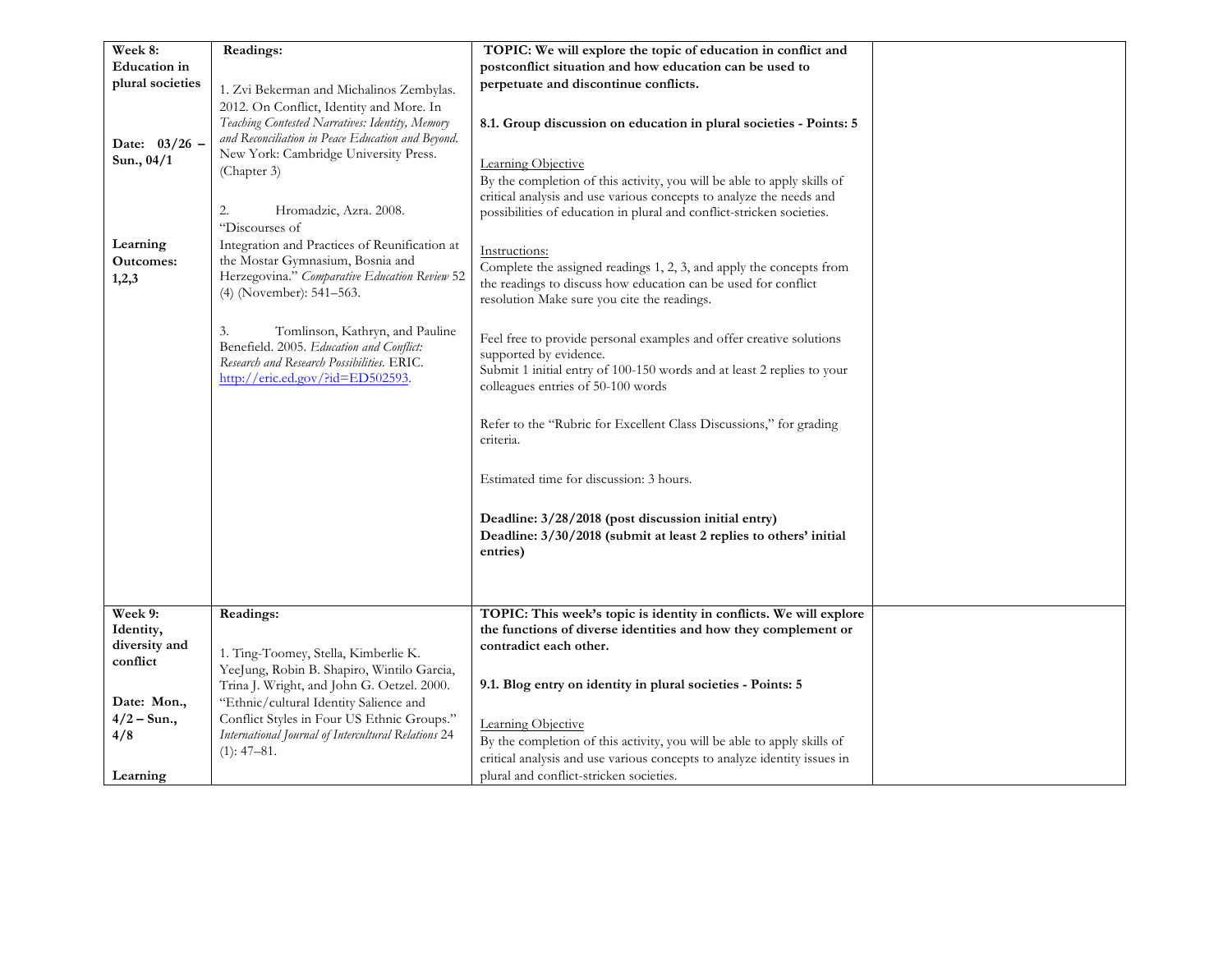| UULULLUS.<br>1,2,4 | DULLY, JULIII $W. 1777$ .<br>"Immigration, Acculturation, and<br>Adaptation." Applied Psychology 46 (1): 5-34.<br>http://onlinelibrary.wiley.com/doi/10.1111<br>/j.1464-0597.1997.tb01087.x/full. | monutuons.<br>Complete the assigned readings 1, 2, 3, and apply the<br>1.<br>concepts/theories from the readings on a case of identity conflict and<br>suggest ways how identity issues in diverse societies can be dealt with<br>to promote peace rather than conflict. Make sure you cite the readings. |  |
|--------------------|---------------------------------------------------------------------------------------------------------------------------------------------------------------------------------------------------|-----------------------------------------------------------------------------------------------------------------------------------------------------------------------------------------------------------------------------------------------------------------------------------------------------------|--|
|                    | Volkan, Vamik D. 2001.<br>3.<br>"Transgenerational Transmissions and<br>Chosen Traumas: An Aspect of Large-<br>Group Identity." Group Analysis 34 (1): 79-                                        | Create your identity map and attach it to the blog. Describe<br>2.<br>in few sentences what is the most important identity for you and why.                                                                                                                                                               |  |
|                    | 97. doi: 10.1177/05333160122077730<br>Mini lecture on identity                                                                                                                                    | Blog length should be 200-250 words.<br>Refer to the "Rubric for Excellent Blog Posts" for grading criteria.<br>Estimated time for blog: 3 hours.                                                                                                                                                         |  |
|                    | Image/Exercise:<br>My Identity Map                                                                                                                                                                | Deadline: 04/6/2018                                                                                                                                                                                                                                                                                       |  |
|                    |                                                                                                                                                                                                   |                                                                                                                                                                                                                                                                                                           |  |
|                    |                                                                                                                                                                                                   |                                                                                                                                                                                                                                                                                                           |  |